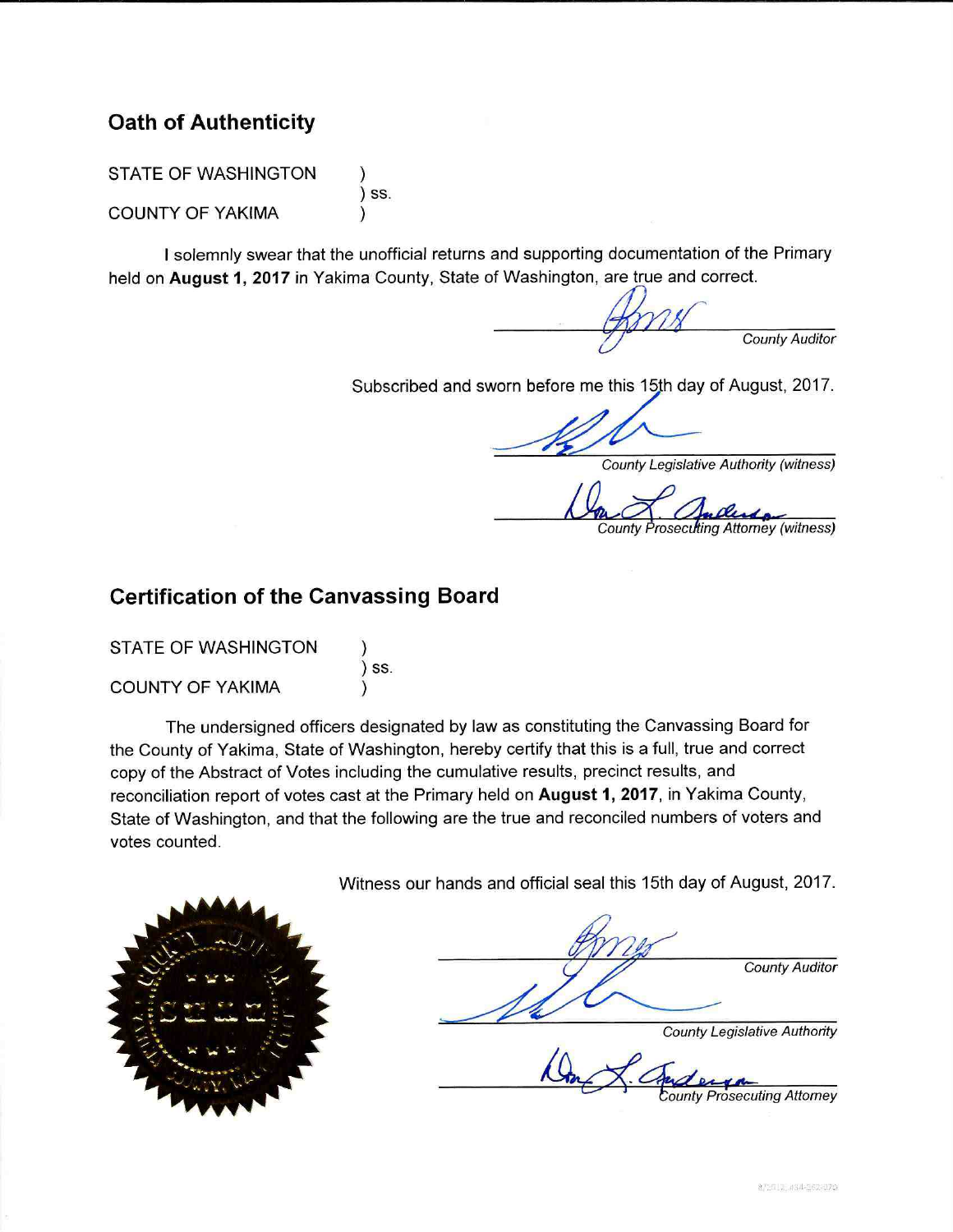#### County name **1992** and the Vakima and Vakima and Vakima and Vakima and Vakima and Active registered voters and the 41,339 Election date 2,353 Inactive registered voters Ballots forwarded to other counties Ballots Rejected UOCAVA 464 N/A 0 0 Federal Write-in Absentee N/A N/A 0 0 Provisional 0 TOTAL 0 0 DREs 0 N/A 0 0 All voters not reported in above categories 40,963 <sup>0</sup> <sup>159</sup> <sup>0</sup> **Total for all voter categories 41,427 0 159 0** 10,242 4 10,083 1 Ballots Not Counted 159 1,869 1,869 1,869 1,869 1,869 1,869 1,869 1,869 1,869 1,869 1,869 1,869 1,869 1,869 1,869 1,869 1,869 1,869 1,869 1,869 1,869 1,869 1,869 1,869 1,869 1,869 1,869 1,869 1,869 1,869 1,869 1,869 1,869 **Discrepancy Example 2** 1 **1** 1 **1** 2 **1** 2 **1** 2 **1** 2 **1** 2 **1** 2 **1** 2 **1** 2 **1** 2 **1** 2 **1** 2 **1** 2 **1** 2 **1** 2 **1** 2 **1** 2 **1** 2 **1** 2 **1** 2 **1** 2 **1** 2 **1** 2 **1** 2 **1** 2 **1** 2 **1** 2 **1** 2 **1** 2 **1** 2 **1** 2 **1** 2 **1** 10,083 0 MyBallot 0 0 **181** Other online programs **181 10,083** PDF originating from county and the same of the same of the same of the same of the same of the same of the same of the same of the same of the same of the same of the same of the same of the same of the same of t 0 5 Non-UOCAVA ballots issued electronically K A Fisher Estimated number of AutoMark® voters **Return method** Email Fax Rejected Non-UOCAVA returned, Fax or Email **Discrepancy Voters credited to ballots counted Generation method AutoMark®** Credited envelopes without ballots Credited voters in EMS Ballots Received Ballots Accepted<br>Ballots Not Counted **Overall Ballot Reconciliation** Voters not credited in EMS (examples: FWAB or ACP) **MyBallot** 33 0 10,209 10,050 Additional information requested by the Secretary of State. Summary 33 0 0 0 0 0 **10,083** Reconciliation **10,242** Registered voters eligible to participate Yakima County Auditor Issued (number of voters issued ballots) General information Reconciliation Form Ballots Not Counted Yakima August 1, 2017 **Discrepancy** (If zero, category balances) Ballots Received (envelopes containing ballots) Category Reconciliation (detailed accounting of ballots) Ballots Accepted (Counted / Tabulated) Report prepared by: **EMS discrepancy explanation Category discrepancy explanation**

8.15.2017 Date:

1

 $\overline{0}$ 

Contact number: 509.574.1340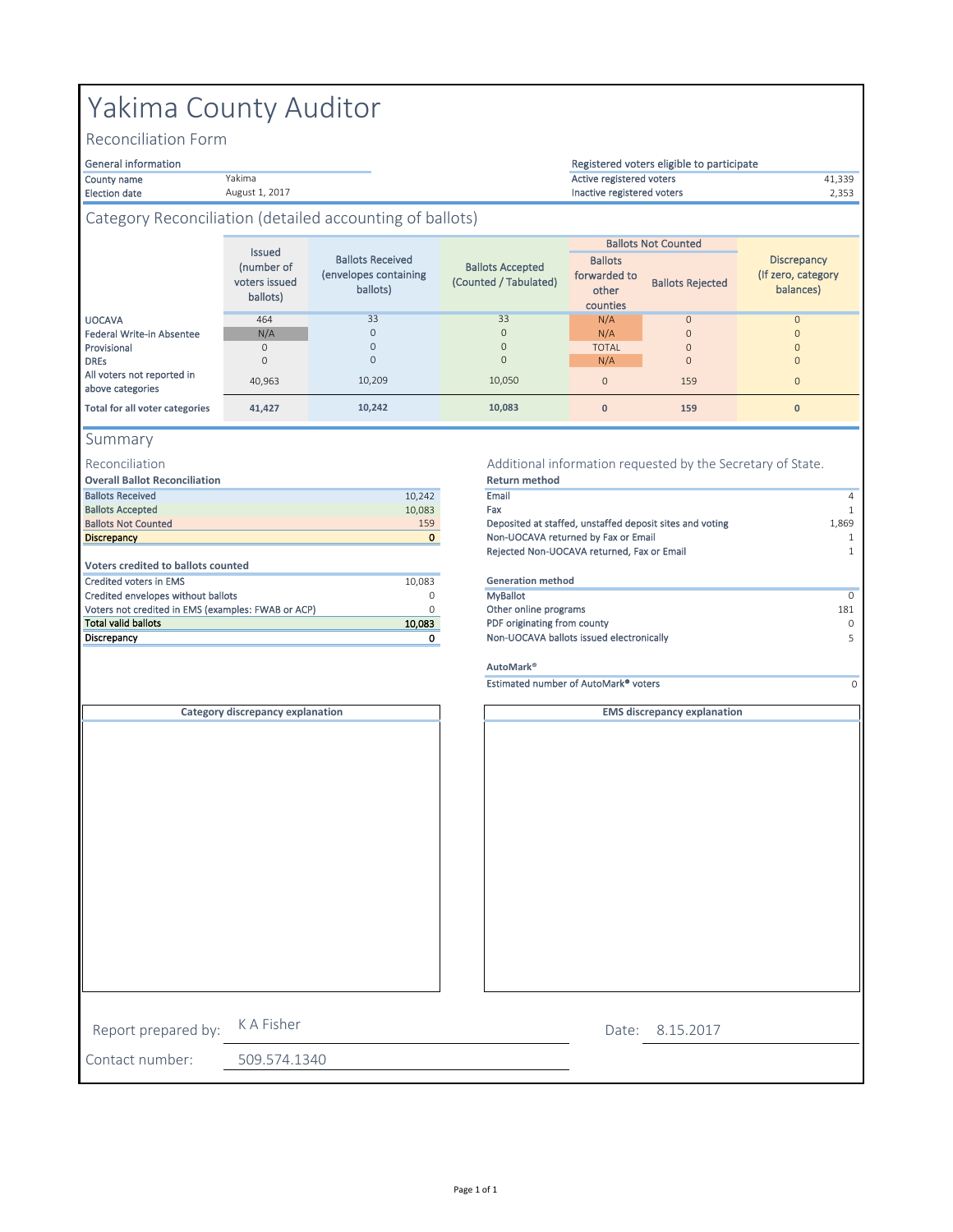## **Cumulative Report — Official Primary — Yakima County, Washington — August 01, 2017**

**Page 1 of 3**

#### **08/15/2017 08:29 AM**

|                                  | Total Number of Voters: 10,083 of 41,338 = 24.39% |                |                           |                  |       |                |              | Precincts Reporting 0 of |
|----------------------------------|---------------------------------------------------|----------------|---------------------------|------------------|-------|----------------|--------------|--------------------------|
| Party                            | Candidate                                         |                | <b>Total Ballots Cast</b> | <b>NA</b>        |       |                | <b>Total</b> |                          |
| City of Mabton Mayor, Vote For 1 |                                                   |                |                           |                  |       |                |              |                          |
|                                  | Laura Vazquez                                     | 40             | 31.50%                    | $\mathbf 0$      | 0.00% | 40             | 31.50%       |                          |
|                                  | <b>Mario Martinez</b>                             | 53             | 41.73%                    | $\mathsf 0$      | 0.00% | 53             | 41.73%       |                          |
|                                  | Mark Gourneau                                     | 32             | 25.20%                    | $\mathbf 0$      | 0.00% | 32             | 25.20%       |                          |
|                                  | Write-In                                          | 2              | 1.57%                     | $\mathbf 0$      | 0.00% | $\overline{2}$ | 1.57%        |                          |
|                                  | <b>Cast Votes:</b>                                | 127            | 100.00%                   | $\mathbf 0$      | 0.00% |                | 127 100.00%  |                          |
|                                  | Over Votes:                                       | $\mathbf 0$    | 0.00%                     | $\pmb{0}$        | 0.00% | $\mathbf 0$    | 0.00%        |                          |
|                                  | <b>Under Votes:</b>                               | 0              | 0.00%                     | $\mathbf 0$      | 0.00% | $\mathbf 0$    | 0.00%        |                          |
|                                  | City of Moxee Council, Position 1, Vote For 1     |                |                           |                  |       |                |              |                          |
|                                  | Matthew R. Bass                                   | 40             | 16.39%                    | 0                | 0.00% | 40             | 16.39%       |                          |
|                                  | Robert "Rob" Layman                               | 87             | 35.66%                    | $\mathsf 0$      | 0.00% | 87             | 35.66%       |                          |
|                                  | Leo J. Hull                                       | 68             | 27.87%                    | $\mathbf 0$      | 0.00% | 68             | 27.87%       |                          |
|                                  | Nathan Mora                                       | 46             | 18.85%                    | $\mathbf 0$      | 0.00% | 46             | 18.85%       |                          |
|                                  | Write-In                                          | 3              | 1.23%                     | $\mathbf 0$      | 0.00% | 3              | 1.23%        |                          |
|                                  | <b>Cast Votes:</b>                                | 244            | 100.00%                   | $\mathbf 0$      | 0.00% |                | 244 100.00%  |                          |
|                                  | Over Votes:                                       | $\mathbf 0$    | 0.00%                     | $\pmb{0}$        | 0.00% | $\mathbf 0$    | 0.00%        |                          |
|                                  | <b>Under Votes:</b>                               | 0              | 0.00%                     | $\mathbf{0}$     | 0.00% | 0              | 0.00%        |                          |
|                                  | City of Union Gap Council, Position 7, Vote For 1 |                |                           |                  |       |                |              |                          |
|                                  | <b>Sandy Dailey</b>                               | 137            | 33.66%                    | $\mathbf 0$      | 0.00% | 137            | 33.66%       |                          |
|                                  | <b>Curt Rosenkranz</b>                            | 126            | 30.96%                    | $\mathsf 0$      | 0.00% | 126            | 30.96%       |                          |
|                                  | <b>Eddie Perez</b>                                | 139            | 34.15%                    | $\mathbf 0$      | 0.00% | 139            | 34.15%       |                          |
|                                  | Write-In                                          | 5              | 1.23%                     | $\boldsymbol{0}$ | 0.00% | 5              | 1.23%        |                          |
|                                  | <b>Cast Votes:</b>                                | 407            | 99.03%                    | $\mathbf 0$      | 0.00% | 407            | 99.03%       |                          |
|                                  | Over Votes:                                       | -1             | 0.24%                     | $\pmb{0}$        | 0.00% | $\mathbf{1}$   | 0.24%        |                          |
|                                  | <b>Under Votes:</b>                               | 3              | 0.73%                     | $\pmb{0}$        | 0.00% | 3              | 0.73%        |                          |
| City of Wapato Mayor, Vote For 1 |                                                   |                |                           |                  |       |                |              |                          |
|                                  | Frank Jaime                                       | 17             | 3.70%                     | $\pmb{0}$        | 0.00% | 17             | 3.70%        |                          |
|                                  | Juan "Eddy" Orozco                                | 209            | 45.43%                    | $\mathsf 0$      | 0.00% | 209            | 45.43%       |                          |
|                                  | Hector G. Garza                                   | 153            | 33.26%                    | $\mathbf 0$      | 0.00% | 153            | 33.26%       |                          |
|                                  | Tony Guzman                                       | 81             | 17.61%                    | $\mathbf 0$      | 0.00% | 81             | 17.61%       |                          |
|                                  | Write-In                                          | $\mathbf 0$    | 0.00%                     | $\mathbf 0$      | 0.00% | $\pmb{0}$      | 0.00%        |                          |
|                                  | <b>Cast Votes:</b>                                | 460            | 99.57%                    | $\mathsf 0$      | 0.00% | 460            | 99.57%       |                          |
|                                  | Over Votes:                                       | $\mathbf{1}$   | 0.22%                     | 0                | 0.00% | 1              | 0.22%        |                          |
|                                  | <b>Under Votes:</b>                               | $\overline{1}$ | 0.22%                     | 0                | 0.00% | $\mathbf{1}$   | 0.22%        |                          |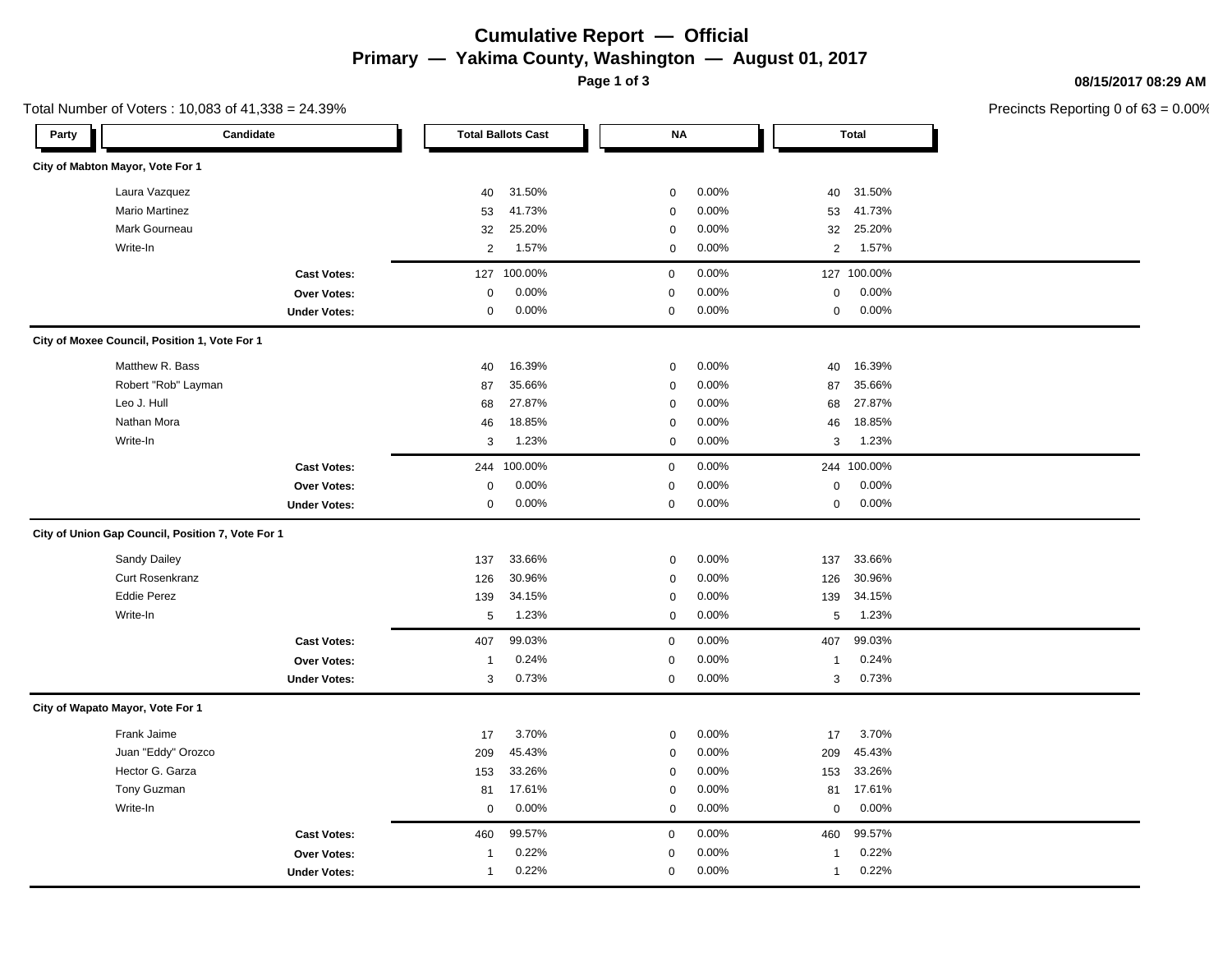## **Cumulative Report — Official Primary — Yakima County, Washington — August 01, 2017**

**Page 2 of 3**

Total Number of Voters : 10,083 of 41,338 = 24.39%

#### **08/15/2017 08:29 AM**

| Party | Candidate                                                          |                     | <b>Total Ballots Cast</b> |        |  | <b>NA</b>   |       |  | <b>Total</b>   |        |  |
|-------|--------------------------------------------------------------------|---------------------|---------------------------|--------|--|-------------|-------|--|----------------|--------|--|
|       | City of Yakima Council, District 2, Vote For 1                     |                     |                           |        |  |             |       |  |                |        |  |
|       | Jason White                                                        |                     | 97                        | 23.37% |  | $\mathsf 0$ | 0.00% |  | 97             | 23.37% |  |
|       | Pablo Gonzalez                                                     |                     | 146                       | 35.18% |  | $\pmb{0}$   | 0.00% |  | 146            | 35.18% |  |
|       | Avina Gutiérrez                                                    |                     | 86                        | 20.72% |  | $\pmb{0}$   | 0.00% |  | 86             | 20.72% |  |
|       | <b>Maud Scott</b>                                                  |                     | 85                        | 20.48% |  | $\mathbf 0$ | 0.00% |  | 85             | 20.48% |  |
|       | Write-In                                                           |                     | $\mathbf{1}$              | 0.24%  |  | $\mathsf 0$ | 0.00% |  | -1             | 0.24%  |  |
|       |                                                                    | <b>Cast Votes:</b>  | 415                       | 99.52% |  | $\mathbf 0$ | 0.00% |  | 415            | 99.52% |  |
|       |                                                                    | <b>Over Votes:</b>  | $\overline{c}$            | 0.48%  |  | 0           | 0.00% |  | $\sqrt{2}$     | 0.48%  |  |
|       |                                                                    | <b>Under Votes:</b> | $\mathsf 0$               | 0.00%  |  | $\mathbf 0$ | 0.00% |  | $\mathbf 0$    | 0.00%  |  |
|       | City of Yakima Council, District 4, Vote For 1                     |                     |                           |        |  |             |       |  |                |        |  |
|       | Sandra Belzer                                                      |                     | 136                       | 11.35% |  | $\mathbf 0$ | 0.00% |  | 136            | 11.35% |  |
|       | Williams                                                           |                     | 61                        | 5.09%  |  | $\mathbf 0$ | 0.00% |  | 61             | 5.09%  |  |
|       | Keith Effler                                                       |                     | 322                       | 26.88% |  | $\mathbf 0$ | 0.00% |  | 322            | 26.88% |  |
|       | Kay Funk                                                           |                     | 288                       | 24.04% |  | $\mathbf 0$ | 0.00% |  | 288            | 24.04% |  |
|       | Chelsea Mack                                                       |                     | 238                       | 19.87% |  | $\mathbf 0$ | 0.00% |  | 238            | 19.87% |  |
|       | <b>Tony Sandoval</b>                                               |                     | 146                       | 12.19% |  | $\mathbf 0$ | 0.00% |  | 146            | 12.19% |  |
|       | Write-In                                                           |                     | $\overline{7}$            | 0.58%  |  | $\mathbf 0$ | 0.00% |  | $\overline{7}$ | 0.58%  |  |
|       |                                                                    | <b>Cast Votes:</b>  | 1,198                     | 99.42% |  | 0           | 0.00% |  | 1,198          | 99.42% |  |
|       |                                                                    | Over Votes:         | $\overline{4}$            | 0.33%  |  | $\mathbf 0$ | 0.00% |  | 4              | 0.33%  |  |
|       |                                                                    | <b>Under Votes:</b> | 3                         | 0.25%  |  | 0           | 0.00% |  | 3              | 0.25%  |  |
|       | City of Yakima Council, District 6, Vote For 1                     |                     |                           |        |  |             |       |  |                |        |  |
|       | Micaela Razo                                                       |                     | 431                       | 14.54% |  | $\mathsf 0$ | 0.00% |  | 431            | 14.54% |  |
|       | <b>Brad Hill</b>                                                   |                     | 2,174                     | 73.32% |  | $\mathbf 0$ | 0.00% |  | 2,174          | 73.32% |  |
|       | Joe Mann                                                           |                     | 357                       | 12.04% |  | $\mathsf 0$ | 0.00% |  | 357            | 12.04% |  |
|       | Write-In                                                           |                     | 3                         | 0.10%  |  | $\mathsf 0$ | 0.00% |  | 3              | 0.10%  |  |
|       |                                                                    | <b>Cast Votes:</b>  | 2,965                     | 99.66% |  | $\mathbf 0$ | 0.00% |  | 2,965          | 99.66% |  |
|       |                                                                    | Over Votes:         | $\mathbf{1}$              | 0.03%  |  | 0           | 0.00% |  | -1             | 0.03%  |  |
|       |                                                                    | <b>Under Votes:</b> | 9                         | 0.30%  |  | 0           | 0.00% |  | 9              | 0.30%  |  |
|       | Toppenish School District No. 202 Director, District 3, Vote For 1 |                     |                           |        |  |             |       |  |                |        |  |
|       | John Thayer                                                        |                     | 70                        | 10.97% |  | $\mathbf 0$ | 0.00% |  | 70             | 10.97% |  |
|       | Rosa I. Ortiz                                                      |                     | 243                       | 38.09% |  | $\mathbf 0$ | 0.00% |  | 243            | 38.09% |  |
|       | Richard R. Lommers                                                 |                     | 325                       | 50.94% |  | $\mathbf 0$ | 0.00% |  | 325            | 50.94% |  |
|       | Write-In                                                           |                     | $\mathbf 0$               | 0.00%  |  | $\mathbf 0$ | 0.00% |  | $\pmb{0}$      | 0.00%  |  |
|       |                                                                    | <b>Cast Votes:</b>  | 638                       | 99.53% |  | $\mathbf 0$ | 0.00% |  | 638            | 99.53% |  |
|       |                                                                    | Over Votes:         | $\mathbf 0$               | 0.00%  |  | 0           | 0.00% |  | $\mathbf 0$    | 0.00%  |  |
|       |                                                                    | <b>Under Votes:</b> | 3                         | 0.47%  |  | $\mathbf 0$ | 0.00% |  | 3              | 0.47%  |  |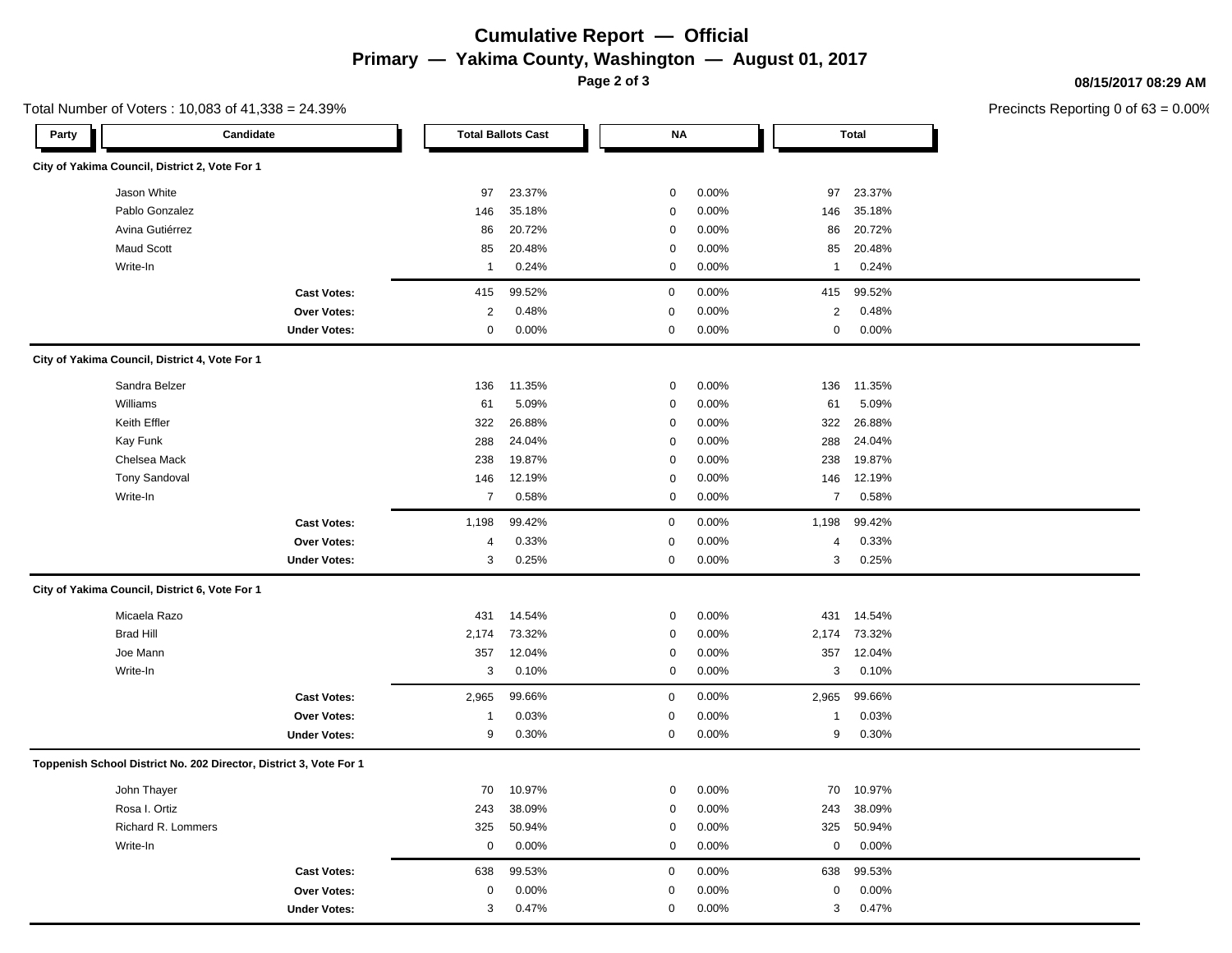## **Cumulative Report — Official Primary — Yakima County, Washington — August 01, 2017**

**Page 3 of 3**

**08/15/2017 08:29 AM**

| Total Number of Voters: $10,083$ of $41,338 = 24.39\%$                            |                     |                           |          |  |              |          |       |              | Precincts Reporting 0 of |  |
|-----------------------------------------------------------------------------------|---------------------|---------------------------|----------|--|--------------|----------|-------|--------------|--------------------------|--|
| Party                                                                             | Candidate           | <b>Total Ballots Cast</b> |          |  | NA           |          | Total |              |                          |  |
| Selah Park & Recreation Service Area Proposition No. 1 operating levy, Vote For 1 |                     |                           |          |  |              |          |       |              |                          |  |
| Levy - Yes                                                                        |                     | 2,010                     | 55.85%   |  | 0            | $0.00\%$ |       | 2,010 55.85% |                          |  |
| Levy - No                                                                         |                     | 1,589                     | 44.15%   |  | 0            | $0.00\%$ |       | 1,589 44.15% |                          |  |
|                                                                                   | <b>Cast Votes:</b>  | 3,599                     | 99.94%   |  | $\mathbf 0$  | $0.00\%$ |       | 3,599 99.94% |                          |  |
|                                                                                   | <b>Over Votes:</b>  | 0                         | $0.00\%$ |  | $\mathbf{0}$ | $0.00\%$ | 0     | $0.00\%$     |                          |  |
|                                                                                   | <b>Under Votes:</b> | 2                         | $0.06\%$ |  | 0            | $0.00\%$ | 2     | $0.06\%$     |                          |  |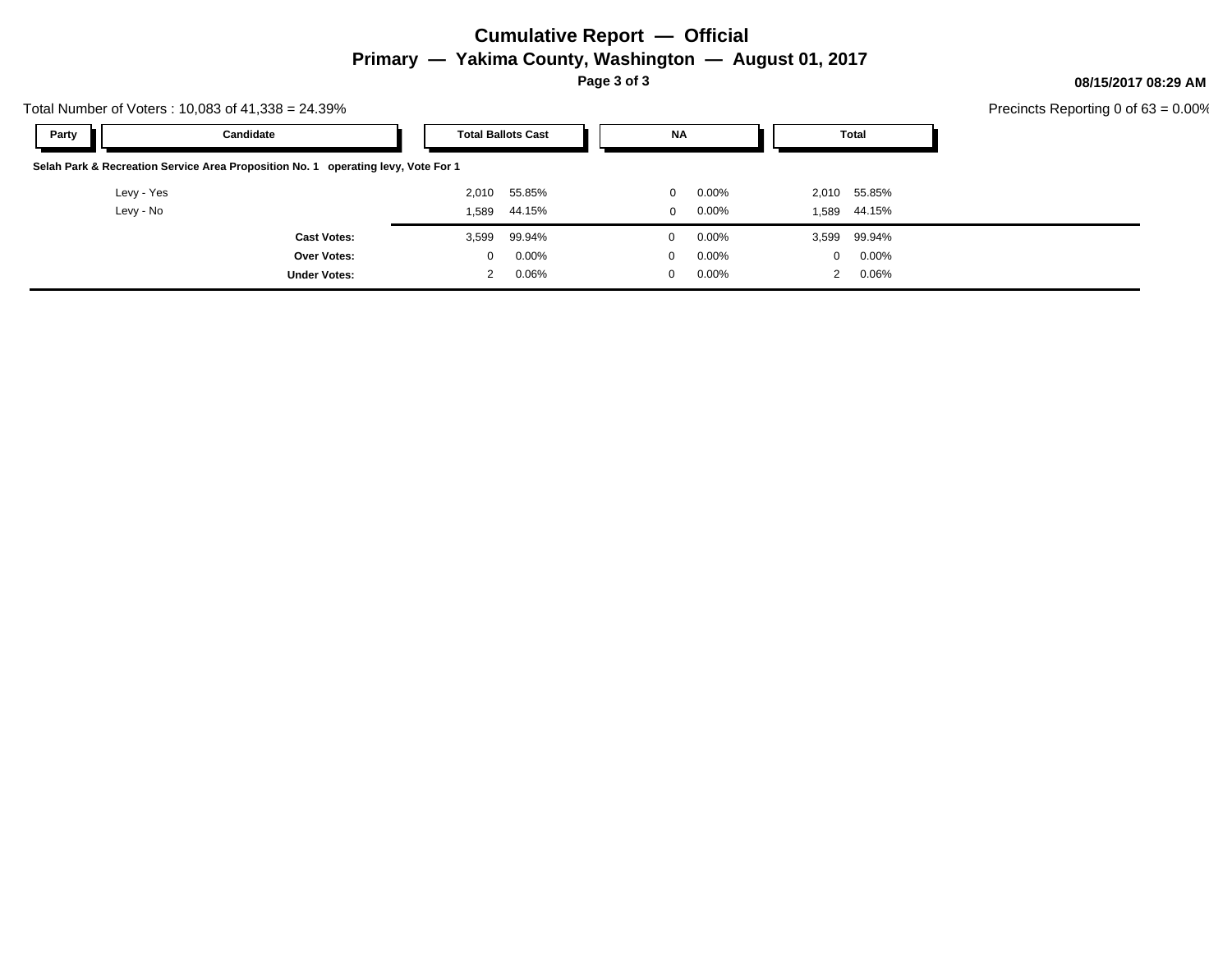**Primary — Yakima County, Washington — August 01, 2017**

**Page 1 of 9**

### **08/15/2017 08:34 AM**

Precincts Reporting 0 of 63 = 0.00%

Total Number of Voters: 10,083 of 41,338 = 24.39%

 $\Gamma$ 

|                 | <b>City of Mabton Mayor</b>     |                |               |                                        |                                         |          |              |                          |                                 |                |               |
|-----------------|---------------------------------|----------------|---------------|----------------------------------------|-----------------------------------------|----------|--------------|--------------------------|---------------------------------|----------------|---------------|
| <b>Precinct</b> | Blank<br><b>Ballots</b><br>Cast | Votes    Votes | Over    Under | <b>Total</b><br><b>Ballots</b><br>Cast | Registered   Percent  <br><b>Voters</b> | Turnout  | Σ.<br>σ<br>٠ | 6Z<br>Š<br>π<br>٠£<br>ga | ∍<br>σ<br>ω<br>O<br>ပ<br>ᆇ<br>g |                | <b>Totals</b> |
| 0901            | 0                               |                | $\Omega$      | 127                                    | 625                                     | 20.32%   | 40           | 53                       | 32                              |                | 127           |
| Provisional     | 0                               |                | U             | 0                                      | $\mathbf 0$                             | $0.00\%$ | $\mathbf 0$  | 0                        | 0                               |                | 0             |
| <b>Totals:</b>  | $\mathbf 0$                     | $\bf{0}$       | $\mathbf{0}$  | 127                                    | 625                                     |          | 40           | 53                       | 32                              | 2 <sup>1</sup> | 127           |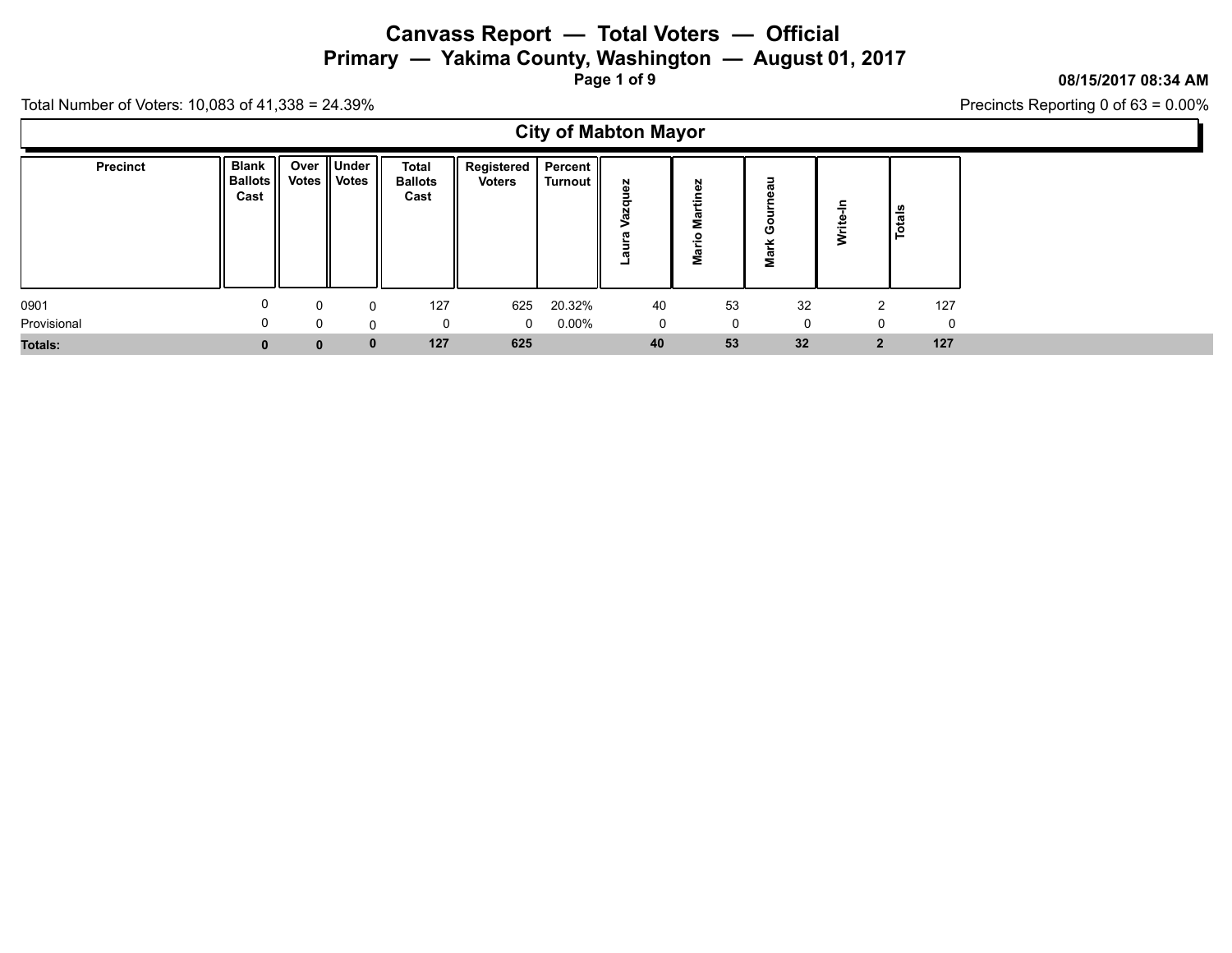## **Canvass Report — Total Voters — Official Primary — Yakima County, Washington — August 01, 2017**

**Page 2 of 9**

### **08/15/2017 08:34 AM**

Precincts Reporting 0 of 63 = 0.00%

Total Number of Voters: 10,083 of 41,338 = 24.39%

 $\Gamma$ 

| <b>City of Moxee Council, Position 1</b> |                                        |              |                                   |                                        |                                          |          |        |                                           |                             |                         |            |             |
|------------------------------------------|----------------------------------------|--------------|-----------------------------------|----------------------------------------|------------------------------------------|----------|--------|-------------------------------------------|-----------------------------|-------------------------|------------|-------------|
| Precinct                                 | <b>Blank</b><br><b>Ballots</b><br>Cast |              | Over    Under  <br>Votes    Votes | <b>Total</b><br><b>Ballots</b><br>Cast | Registered   Percent   <br><b>Voters</b> | Turnout  | œ<br>ξ | $rac{6}{6}$<br>ę̃.<br>ದ<br>유효<br>۔ م<br>ၕ | ₹<br>÷<br>o<br>$\mathbf{a}$ | π<br>۰<br>Σ<br>ਜ਼ੋ<br>Ź | 두<br>Write | tals<br>ے ا |
| 1101                                     |                                        | 0            | 0                                 | 123                                    | 1,021                                    | 12.05%   | 16     | 51                                        | 34                          | 19                      |            | 123         |
| 1103                                     |                                        | <sup>0</sup> | $\mathbf{0}$                      | 121                                    | 853                                      | 14.19%   | 24     | 36                                        | 34                          | 27                      | $\Omega$   | 121         |
| Provisional                              |                                        | $\Omega$     | $\Omega$                          | 0                                      | $\mathbf 0$                              | $0.00\%$ | 0      | $\Omega$                                  | $\Omega$                    |                         | $\Omega$   | $\cap$      |
| <b>Totals:</b>                           |                                        | $\bf{0}$     | $\mathbf{0}$                      | 244                                    | 1,874                                    |          | 40     | 87                                        | 68                          | 46                      |            | 244         |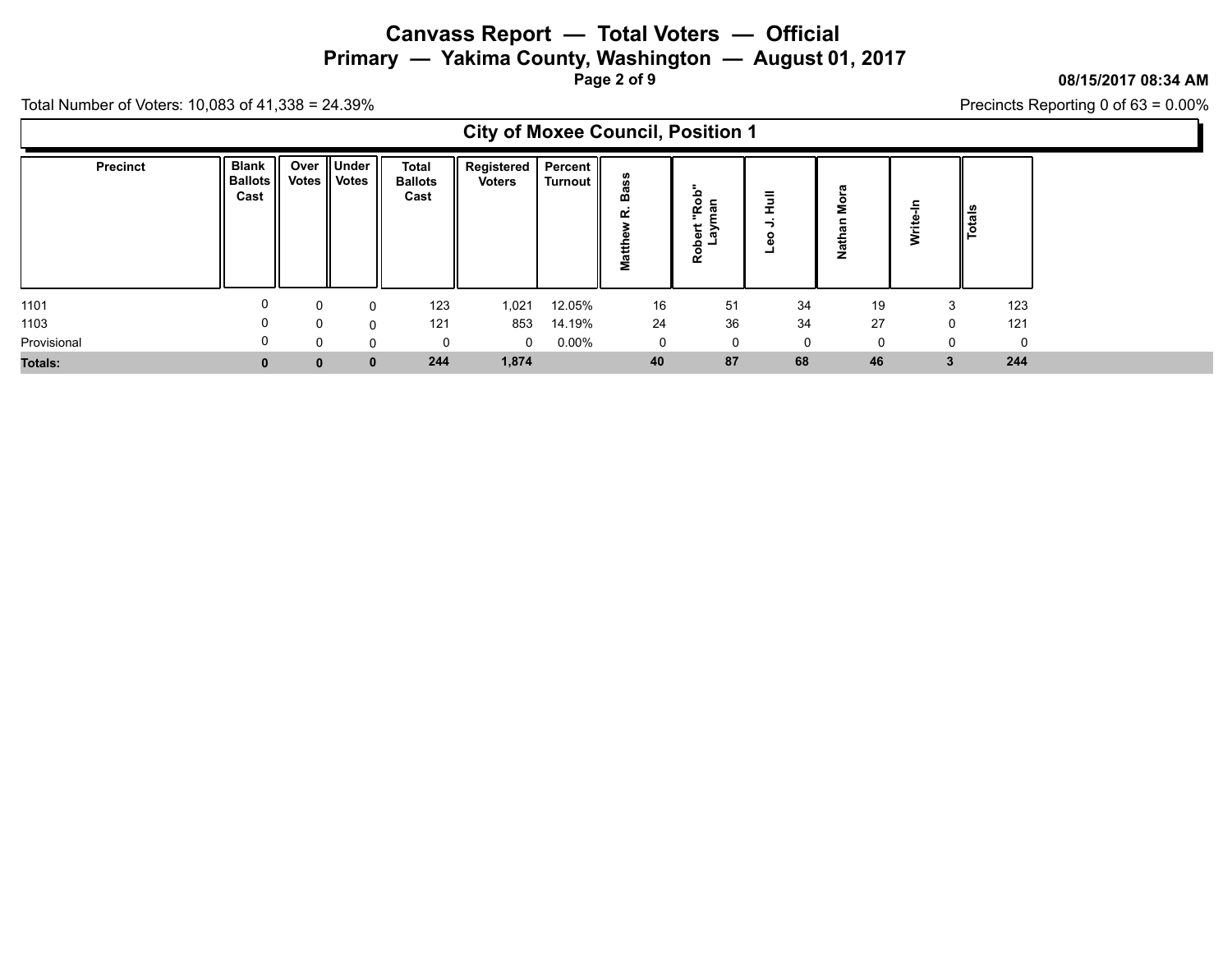## **Canvass Report — Total Voters — Official Primary — Yakima County, Washington — August 01, 2017**

**Page 3 of 9**

#### **08/15/2017 08:34 AM**

Precincts Reporting 0 of 63 = 0.00%

|                 | <b>City of Union Gap Council, Position 7</b> |                      |                       |                                 |                             |                      |                      |                              |                       |          |        |  |
|-----------------|----------------------------------------------|----------------------|-----------------------|---------------------------------|-----------------------------|----------------------|----------------------|------------------------------|-----------------------|----------|--------|--|
| <b>Precinct</b> | <b>Blank</b><br><b>Ballots</b><br>Cast       | Over<br><b>Votes</b> | Under<br><b>Votes</b> | Total<br><b>Ballots</b><br>Cast | Registered<br><b>Voters</b> | Percent  <br>Turnout | э.<br>۵<br>ਠੇ<br>ີສັ | anz<br>╘<br><b>Q</b><br>Curt | 59<br>ក<br>൨<br>Eddie | ≒<br>Š   | Totals |  |
| 2301            |                                              |                      | 0                     | 144                             | 860                         | 16.74%               | 57                   | 34                           | 48                    | 5        | 144    |  |
| 2303            |                                              |                      |                       | 127                             | 724                         | 17.54%               | 33                   | 42                           | 50                    | 0        | 125    |  |
| 2306            | 2                                            |                      | 2                     | 140                             | 1,101                       | 12.72%               | 47                   | 50                           | 41                    | 0        | 138    |  |
| Provisional     | 0                                            |                      | 0                     | 0                               | $\Omega$                    | $0.00\%$             | $\mathbf 0$          | 0                            | $\Omega$              | $\Omega$ |        |  |
| <b>Totals:</b>  |                                              |                      | 3                     | 411                             | 2,685                       |                      | 137                  | 126                          | 139                   | 5        | 407    |  |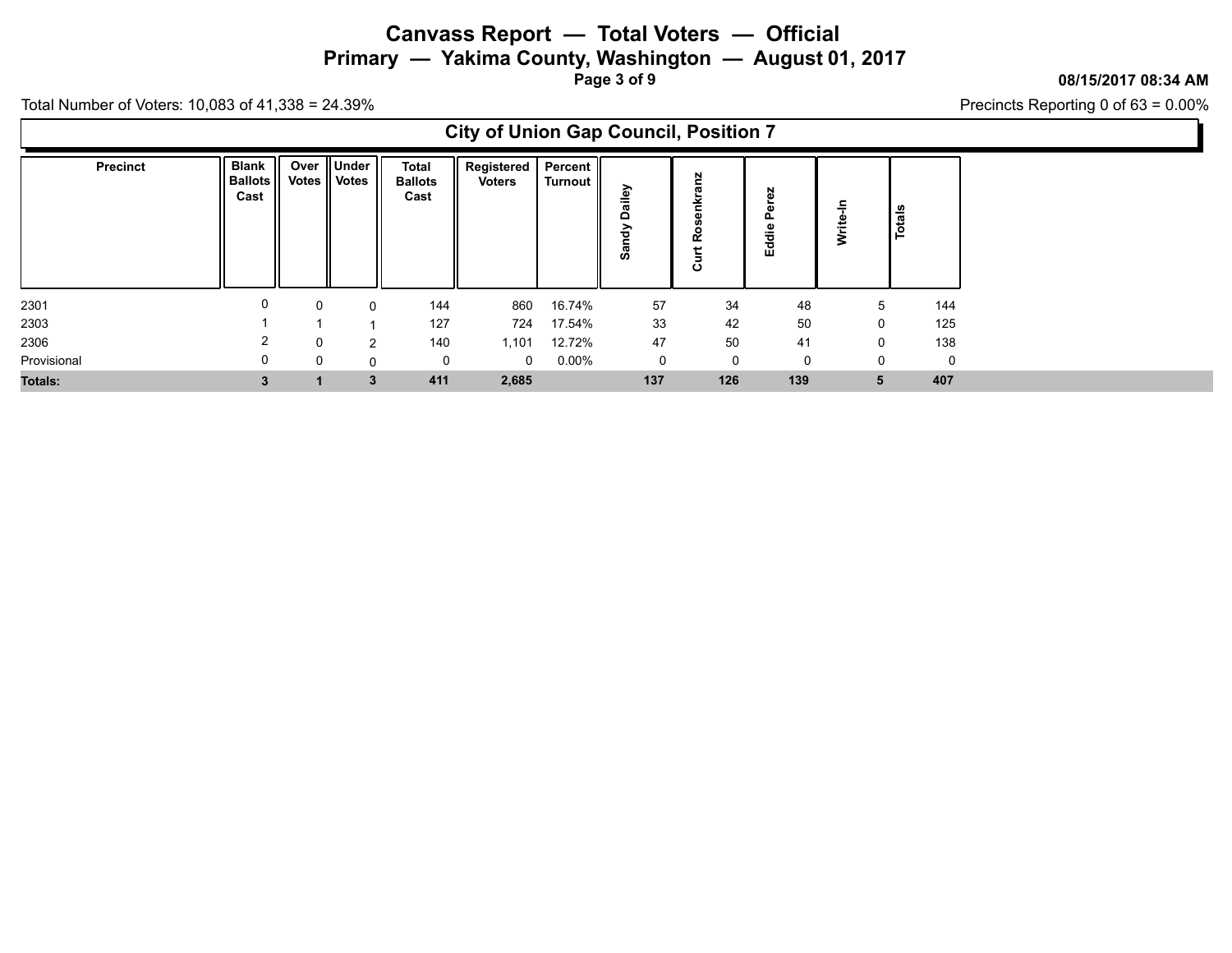## **Canvass Report — Total Voters — Official Primary — Yakima County, Washington — August 01, 2017**

**Page 4 of 9**

### **08/15/2017 08:34 AM**

Precincts Reporting 0 of 63 = 0.00%

Total Number of Voters: 10,083 of 41,338 = 24.39%

 $\Gamma$ 

| <b>City of Wapato Mayor</b> |                                            |          |                           |                                        |                             |                    |                  |                                |                                       |                            |             |        |  |
|-----------------------------|--------------------------------------------|----------|---------------------------|----------------------------------------|-----------------------------|--------------------|------------------|--------------------------------|---------------------------------------|----------------------------|-------------|--------|--|
| Precinct                    | <b>Blank</b><br>- 11<br>Ballots II<br>Cast | Votes    | Over    Under<br>   Votes | <b>Total</b><br><b>Ballots</b><br>Cast | Registered<br><b>Voters</b> | Percent<br>Turnout | ω<br>쏟<br>ω<br>՟ | ۰<br>o<br>O<br>Eddy<br>gr<br>∍ | w<br>N<br>ø<br>O<br>ပ<br>ݠ<br>ċ١<br>운 | ⊆<br>œ<br>N<br>ပ<br>≧<br>흽 | Ξ.<br>Write | Totals |  |
| 2501                        |                                            | $\Omega$ | ⌒                         | 286                                    | 936                         | 30.56%             | 11               | 100                            | 120                                   | 55                         | $\Omega$    | 286    |  |
| 2502                        |                                            |          |                           | 176                                    | 564                         | 31.21%             | 6                | 109                            | 33                                    | 26                         | $\Omega$    | 174    |  |
| Provisional                 |                                            | 0        | O                         | 0                                      | $\mathbf{0}$                | $0.00\%$           | 0                | $\Omega$                       | 0                                     |                            |             | 0      |  |
| <b>Totals:</b>              |                                            |          |                           | 462                                    | 1,500                       |                    | 17               | 209                            | 153                                   | 81                         | $\bf{0}$    | 460    |  |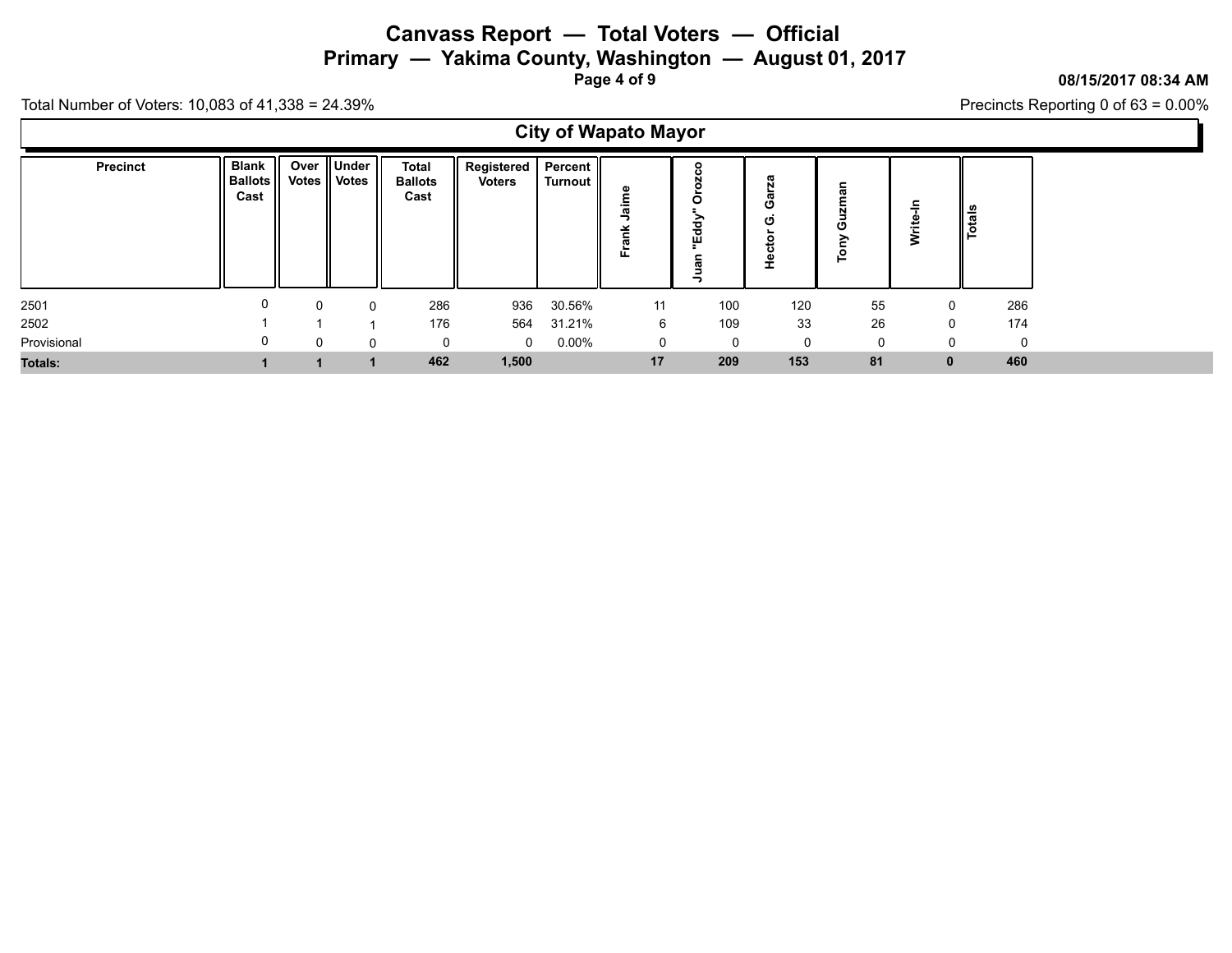**Primary — Yakima County, Washington — August 01, 2017**

**Page 5 of 9**

**08/15/2017 08:34 AM**

Precincts Reporting 0 of 63 = 0.00%

|                                                                                                                    | <b>City of Yakima Council, District 2</b>                        |                                |  |  |  |  |  |  |  |  |  |  |  |  |
|--------------------------------------------------------------------------------------------------------------------|------------------------------------------------------------------|--------------------------------|--|--|--|--|--|--|--|--|--|--|--|--|
| Blank  <br>Over ∥Under I<br>Total<br>Precinct<br>Votes    Votes<br>   Ballots   <br><b>Ballots</b><br>Cast<br>Cast | Registered   Percent   <br><b>Voters</b><br>Turnout   <br>`<br>ט | ٠œ<br><u>ୁ</u><br>o<br>σ<br>._ |  |  |  |  |  |  |  |  |  |  |  |  |

|                |   |   |              |     |          |        |    | 흢   |    | 2  |   |          |
|----------------|---|---|--------------|-----|----------|--------|----|-----|----|----|---|----------|
|                |   |   |              |     |          |        |    |     |    |    |   |          |
| 0120           | U |   | $\Omega$     | 98  | 944      | 10.38% | 20 | 30  | 25 | 23 | 0 | 98       |
| 0123           |   |   | 0            | 29  | 323      | 8.98%  |    | 14  |    | 4  | 0 | 29       |
| 0124           |   |   | 0            | 35  | 546      | 6.41%  | 12 |     |    | 8  | 0 | 34       |
| 0126           |   |   | $\Omega$     | 82  | 821      | 9.99%  | 17 | 22  | 19 | 23 | 0 | 81       |
| 0143           |   |   | $\Omega$     | 59  | 374      | 15.78% | 14 | 34  |    | 8  | 0 | 59       |
| 0145           |   |   | $\Omega$     | 114 | 796      | 14.32% | 27 | 40  | 27 | 19 |   | 114      |
| Provisional    | U | 0 | $\Omega$     |     | $\Omega$ | 0.00%  | 0  |     |    | 0  | 0 | $\Omega$ |
| <b>Totals:</b> |   |   | $\mathbf{0}$ | 417 | 3,804    |        | 97 | 146 | 86 | 85 |   | 415      |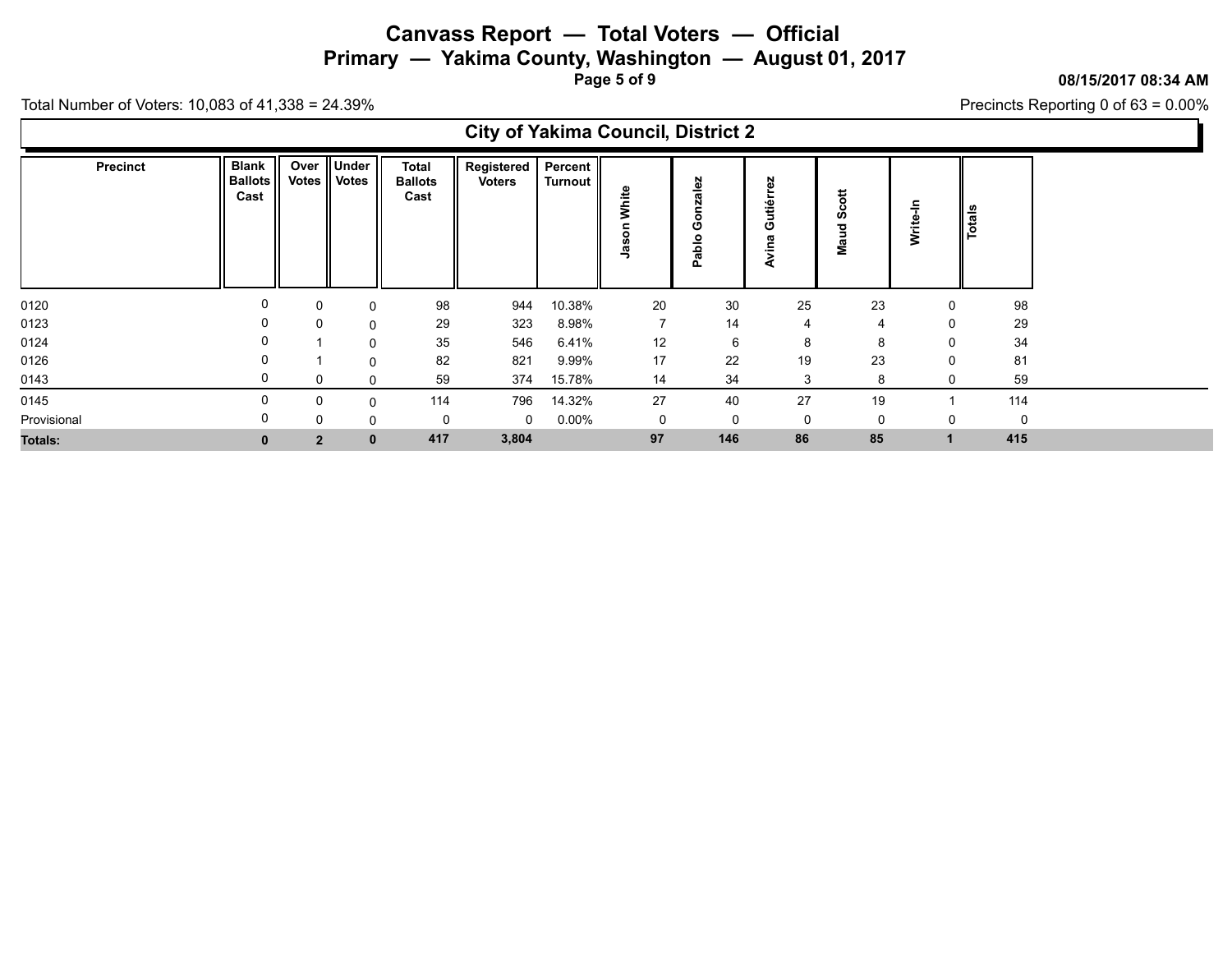**Primary — Yakima County, Washington — August 01, 2017**

**Page 6 of 9**

#### **08/15/2017 08:34 AM**

Ъ

Precincts Reporting 0 of 63 = 0.00%

| <b>City of Yakima Council, District 4</b> |                                        |          |                        |                                        |                             |                           |                         |                |                 |             |                        |                                        |                |               |
|-------------------------------------------|----------------------------------------|----------|------------------------|----------------------------------------|-----------------------------|---------------------------|-------------------------|----------------|-----------------|-------------|------------------------|----------------------------------------|----------------|---------------|
| <b>Precinct</b>                           | <b>Blank</b><br><b>Ballots</b><br>Cast | Over     | Under<br>Votes   Votes | <b>Total</b><br><b>Ballots</b><br>Cast | Registered<br><b>Voters</b> | Percent<br><b>Turnout</b> | elzer<br>œ<br>π<br>Sand | Williams       | Effler<br>Keith | Funk<br>Kay | <b>Mack</b><br>Chelsea | ಸ<br>⋗<br>po<br>σ<br><b>SC</b><br>Tony | 두<br>Write-    | <b>Totals</b> |
| 0101                                      |                                        |          | 0                      | 102                                    | 435                         | 23.45%                    | 14                      | 3              | 23              | 27          | 16                     | 17                                     |                | 101           |
| 0116                                      |                                        | 2        | 0                      | 134                                    | 562                         | 23.84%                    | 13                      |                | 49              | 36          | 11                     | 16                                     |                | 132           |
| 0118                                      |                                        | $\Omega$ | 0                      | 97                                     | 365                         | 26.58%                    | 15                      | 8              | 14              | 33          | 15                     | 11                                     |                | 97            |
| 0127                                      |                                        |          | 3                      | 181                                    | 1,046                       | 17.30%                    | 33                      | $\overline{7}$ | 42              | 36          | 25                     | 33                                     |                | 177           |
| 0129                                      | 0                                      | 0        | $\Omega$               | 110                                    | 655                         | 16.79%                    | 9                       | 6              | 33              | 27          | 15                     | 18                                     | 2              | 110           |
| 0135                                      | $\Omega$                               | 0        | $\Omega$               | 241                                    | 598                         | 40.30%                    | 19                      | 15             | 57              | 80          | 60                     | 10                                     | $\Omega$       | 241           |
| 0156                                      |                                        | 0        | 0                      | 134                                    | 673                         | 19.91%                    | 10                      | 3              | 41              | 17          | 43                     | 20                                     | 0              | 134           |
| 0158                                      |                                        | 0        | 0                      | 70                                     | 448                         | 15.63%                    | 9                       | $\overline{c}$ | 17              | 11          | 14                     | 15                                     |                | 70            |
| 0171                                      |                                        | 0        | 0                      | 136                                    | 341                         | 39.88%                    | 14                      | 10             | 46              | 21          | 39                     | 6                                      |                | 136           |
| Provisional                               |                                        | 0        | 0                      |                                        | 0                           | 0.00%                     | 0                       | $\mathbf 0$    | 0               | 0           | $\Omega$               | $\Omega$                               |                | $\Omega$      |
| Totals:                                   | 3                                      | 4        | 3                      | 1,205                                  | 5,123                       |                           | 136                     | 61             | 322             | 288         | 238                    | 146                                    | $\overline{7}$ | 1,198         |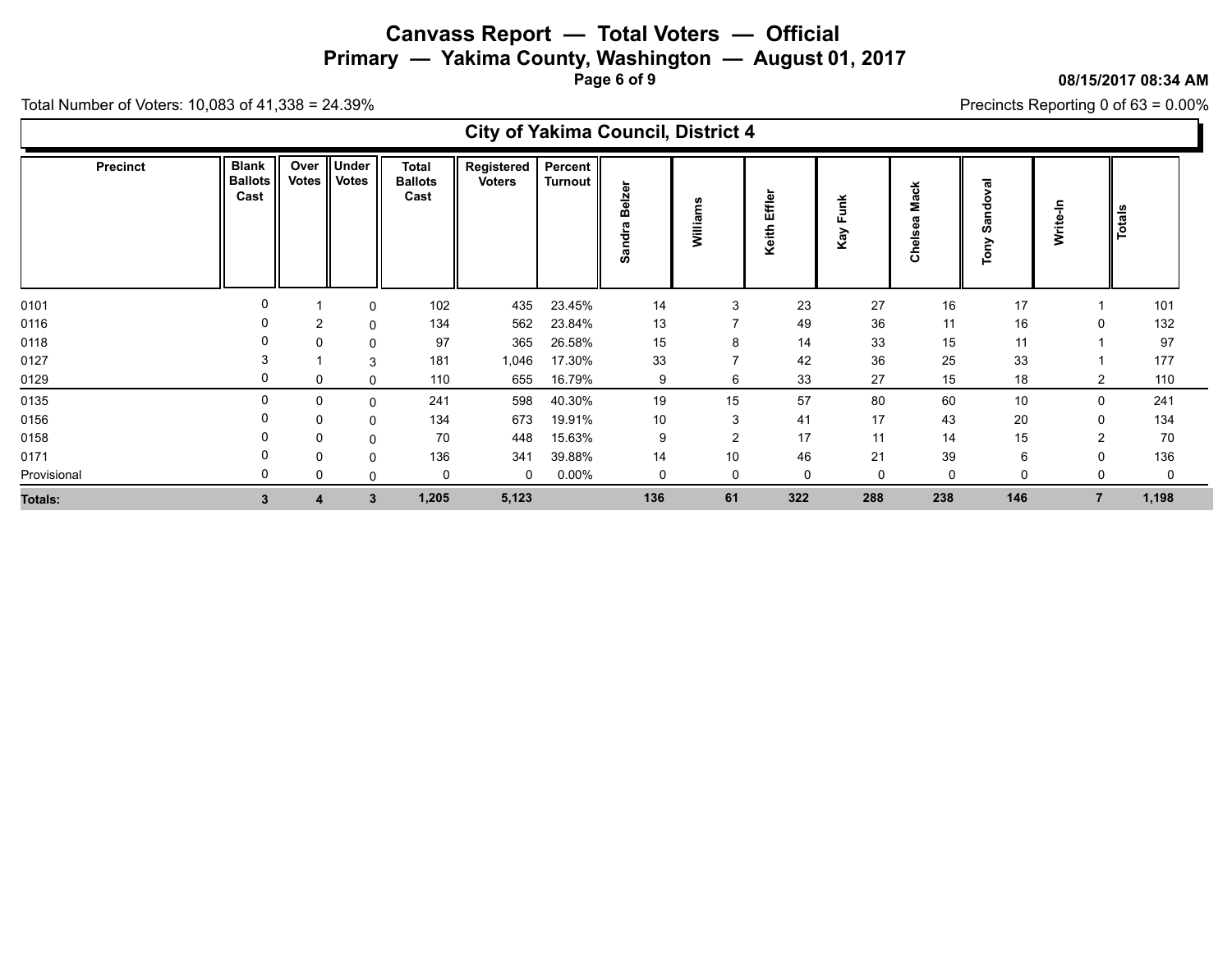**Primary — Yakima County, Washington — August 01, 2017**

**Page 7 of 9**

**08/15/2017 08:34 AM**

Precincts Reporting 0 of 63 = 0.00%

| <b>City of Yakima Council, District 6</b> |  |
|-------------------------------------------|--|
|-------------------------------------------|--|

| Precinct       | <b>Blank</b><br><b>Ballots</b><br>Cast | Over<br>Votes | Under<br>   Votes | <b>Total</b><br><b>Ballots</b><br>Cast | <b>Registered</b><br><b>Voters</b> | Percent<br><b>Turnout</b> | <b>Razo</b> | Ē           | Mann           | Write-In     | Totals |       |
|----------------|----------------------------------------|---------------|-------------------|----------------------------------------|------------------------------------|---------------------------|-------------|-------------|----------------|--------------|--------|-------|
|                |                                        |               |                   |                                        |                                    |                           | Micaela     | <b>Brad</b> | <b>go</b>      |              |        |       |
| 0163           |                                        | 0             |                   | 307                                    | 793                                | 38.71%                    | 41          | 221         | 43             |              |        | 306   |
| 0167           |                                        | 0             |                   | 327                                    | 920                                | 35.54%                    | 36          | 244         | 46             | 0            |        | 326   |
| 0168           | 0                                      | 0             | $\mathbf 0$       | 284                                    | 739                                | 38.43%                    | 33          | 206         | 45             | 0            |        | 284   |
| 0177           | 3                                      | $\mathbf{0}$  | 3                 | 300                                    | 1,035                              | 28.99%                    | 53          | 207         | 37             | 0            |        | 297   |
| 0179           |                                        |               |                   | 269                                    | 922                                | 29.18%                    | 35          | 197         | 35             | $\mathbf 0$  |        | 267   |
| 0182           | 0                                      | 0             | $\mathbf 0$       | 376                                    | 1,262                              | 29.79%                    | 55          | 278         | 43             | $\mathbf 0$  |        | 376   |
| 0183           | $\overline{2}$                         | $\mathbf 0$   | $\overline{2}$    | 239                                    | 695                                | 34.39%                    | 40          | 184         | 13             | 0            |        | 237   |
| 0185           |                                        | 0             |                   | 255                                    | 889                                | 28.68%                    | 32          | 192         | 30             | 0            |        | 254   |
| 0187           | 0                                      | 0             | $\mathbf 0$       | 256                                    | 805                                | 31.80%                    | $52\,$      | 173         | 31             | 0            |        | 256   |
| 0189           | 0                                      | 0             | $\mathbf 0$       | 208                                    | 721                                | 28.85%                    | 32          | 153         | 22             |              |        | 208   |
| 0190           | $\mathbf 0$                            | 0             | $\mathbf 0$       | 154                                    | 519                                | 29.67%                    | 22          | 119         | 12             |              |        | 154   |
| Provisional    | 0                                      | $\Omega$      | $\mathbf 0$       | 0                                      | 0                                  | $0.00\%$                  | $\mathbf 0$ | $\mathbf 0$ | $\overline{0}$ | 0            |        | 0     |
| <b>Totals:</b> | 9                                      |               | 9                 | 2,975                                  | 9,300                              |                           | 431         | 2,174       | 357            | $\mathbf{3}$ |        | 2,965 |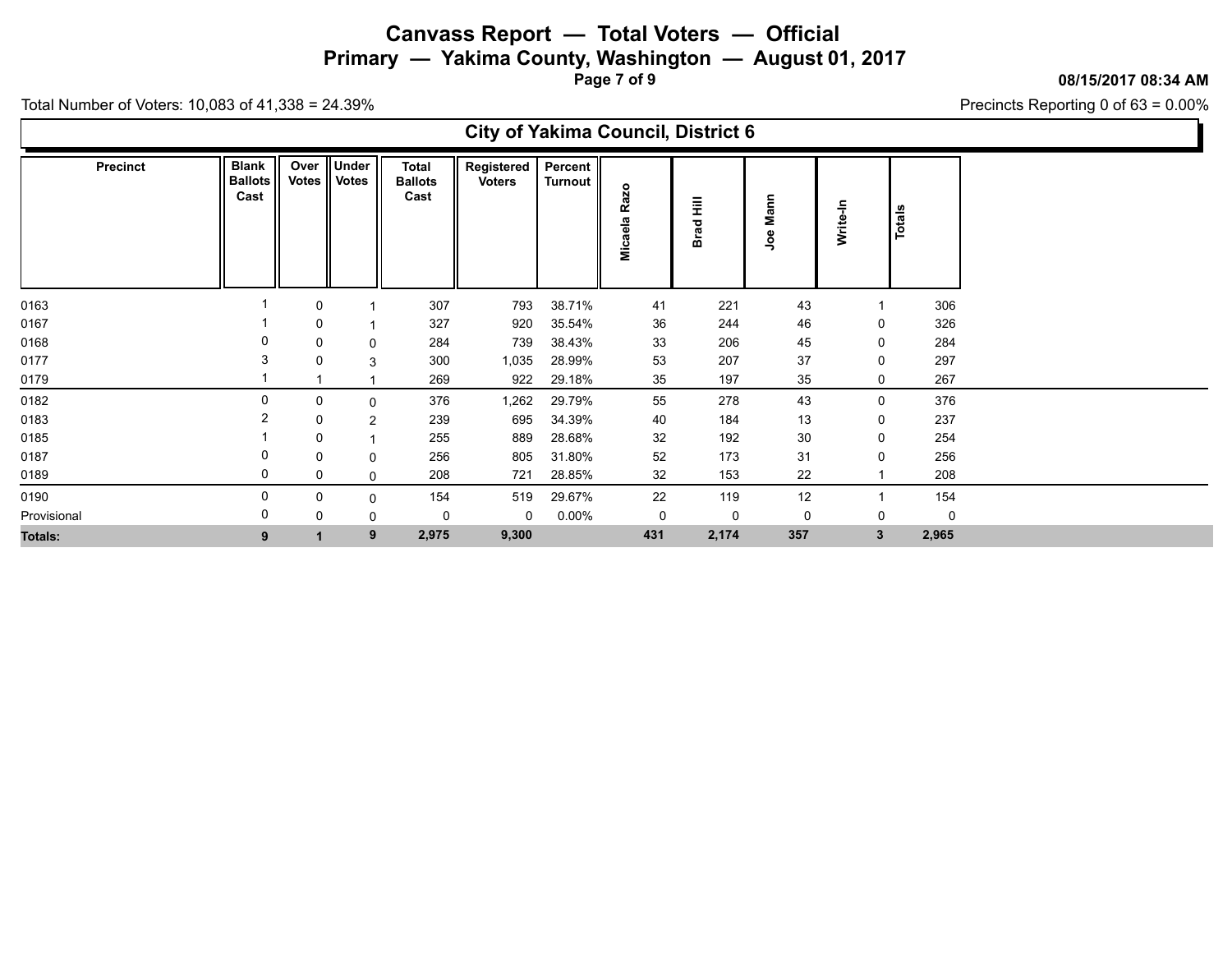**Primary — Yakima County, Washington — August 01, 2017**

**Page 8 of 9**

**08/15/2017 08:34 AM**

Precincts Reporting 0 of 63 = 0.00%

|                 |                                        |              |                              |                                        | Toppenish School District No. 202 Director, District 3 |                    |                            |                              |                          |             |          |
|-----------------|----------------------------------------|--------------|------------------------------|----------------------------------------|--------------------------------------------------------|--------------------|----------------------------|------------------------------|--------------------------|-------------|----------|
| <b>Precinct</b> | <b>Blank</b><br><b>Ballots</b><br>Cast |              | Over Under<br>Votes    Votes | <b>Total</b><br><b>Ballots</b><br>Cast | Registered<br><b>Voters</b>                            | Percent<br>Turnout | $\omega$<br>><br>π<br>John | Ortiz<br>σ<br><b>SC</b><br>ě | ပ္ပ<br>۰<br>œ<br>Richard | 두<br>Write- | Totals   |
| 2101            |                                        | 0            |                              | 123                                    | 1,008                                                  | 12.20%             | 5                          | 65                           | 52                       | 0           | 122      |
| 2102            |                                        | 0            |                              | 115                                    | 769                                                    | 14.95%             | 19                         | 51                           | 44                       | 0           | 114      |
| 2103            |                                        | 0            | 0                            | 113                                    | 1,068                                                  | 10.58%             | 10                         | 57                           | 46                       | 0           | 113      |
| 2701            | 0                                      | 0            | 0                            | 5                                      | 47                                                     | 10.64%             | 0                          | 3                            | $\overline{2}$           | 0           | -5       |
| 3103            | 0                                      | 0            | 0                            | 87                                     | 690                                                    | 12.61%             | 11                         | 29                           | 47                       | 0           | 87       |
| 3104            |                                        | 0            | 0                            | 100                                    | 694                                                    | 14.41%             | 9                          | 19                           | 72                       | 0           | 100      |
| 3309            |                                        | $\Omega$     |                              | 98                                     | 736                                                    | 13.32%             | 16                         | 19                           | 62                       | $\Omega$    | 97       |
| Provisional     |                                        | 0            | 0                            |                                        | 0                                                      | $0.00\%$           | 0                          | 0                            | 0                        | $\Omega$    | $\Omega$ |
| Totals:         | 3                                      | $\mathbf{0}$ | 3                            | 641                                    | 5,012                                                  |                    | 70                         | 243                          | 325                      | $\mathbf 0$ | 638      |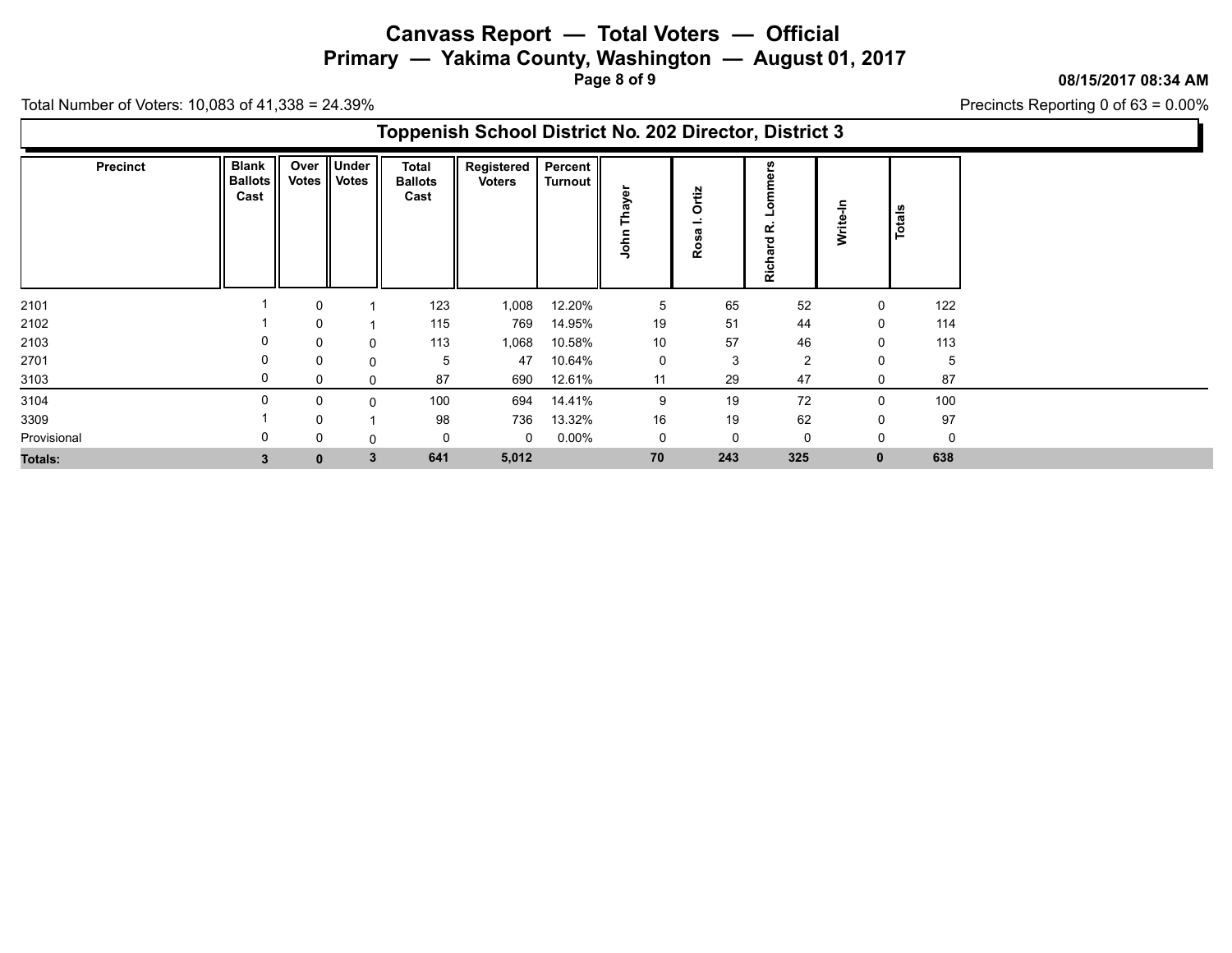**Primary — Yakima County, Washington — August 01, 2017**

**Page 9 of 9**

**08/15/2017 08:34 AM**

Precincts Reporting 0 of 63 = 0.00%

Total Number of Voters: 10,083 of 41,338 = 24.39%

## **Selah Park & Recreation Service Area Proposition No. 1 - operating levy**

| <b>Precinct</b> | <b>Blank</b><br><b>Ballots</b><br>Cast | Over<br><b>Votes</b> | <b>Under</b><br><b>Votes</b> | <b>Total</b><br><b>Ballots</b><br>Cast | Registered<br><b>Voters</b> | Percent<br>Turnout | Yes<br>$\mathbf{L}$<br>Levy | $\frac{1}{2}$<br><b>Me7</b> | <b>Totals</b> |
|-----------------|----------------------------------------|----------------------|------------------------------|----------------------------------------|-----------------------------|--------------------|-----------------------------|-----------------------------|---------------|
| 1501            | $\mathbf 0$                            | 0                    | 0                            | 184                                    | 882                         | 20.86%             | 95                          | 89                          | 184           |
| 1502            | 0                                      | 0                    | $\Omega$                     | 372                                    | 1,095                       | 33.97%             | 222                         | 150                         | 372           |
| 1503            | 0                                      | 0                    | 0                            | 298                                    | 878                         | 33.94%             | 180                         | 118                         | 298           |
| 1504            |                                        | 0                    | 0                            | 330                                    | 1,083                       | 30.47%             | 192                         | 138                         | 330           |
| 3306            | 0                                      | 0                    | 0                            | 100                                    | 447                         | 22.37%             | 53                          | 47                          | 100           |
| 3504            | 0                                      | 0                    | 0                            | $\mathbf 5$                            | 26                          | 19.23%             | $\mathsf{O}$                | $\,$ 5 $\,$                 | $\mathbf 5$   |
| 3602            | 0                                      | 0                    | 0                            | 17                                     | 38                          | 44.74%             | 15                          | $\boldsymbol{2}$            | 17            |
| 3900            |                                        | 0                    | $\mathbf 0$                  | 273                                    | 850                         | 32.12%             | 155                         | 118                         | 273           |
| 3901            |                                        | 0                    | 0                            | 132                                    | 437                         | 30.21%             | 59                          | 73                          | 132           |
| 3903            | 0                                      | 0                    | 0                            | 347                                    | 1,172                       | 29.61%             | 172                         | 175                         | 347           |
| 4108            | 0                                      | 0                    | 0                            | 216                                    | 510                         | 42.35%             | 123                         | 93                          | 216           |
| 4112            | 0                                      | 0                    | 0                            | 431                                    | 1,174                       | 36.71%             | 236                         | 195                         | 431           |
| 4115            | 0                                      | $\mathbf 0$          | $\mathbf 0$                  | 0                                      | 3                           | $0.00\%$           | $\mathbf 0$                 | 0                           | $\mathbf 0$   |
| 4402            | 2                                      | 0                    | $\overline{2}$               | 176                                    | 559                         | 31.48%             | 97                          | 77                          | 174           |
| 4602            | 0                                      | 0                    | 0                            | 134                                    | 446                         | 30.04%             | 79                          | 55                          | 134           |
| 4603            | 0                                      | 0                    | 0                            | 277                                    | 859                         | 32.25%             | 162                         | 115                         | 277           |
| 4604            | 0                                      | 0                    | 0                            | 127                                    | 362                         | 35.08%             | ${\bf 76}$                  | 51                          | 127           |
| 4605            |                                        | 0                    | $\mathbf 0$                  | 0                                      | $\overline{7}$              | 0.00%              | $\pmb{0}$                   | $\mathsf 0$                 | 0             |
| 4608            | <sup>0</sup>                           | 0                    | 0                            | 28                                     | 97                          | 28.87%             | 8                           | 20                          | 28            |
| 4625            | 0                                      | 0                    | 0                            | $\sqrt{3}$                             | 10                          | 30.00%             | $\overline{2}$              | $\mathbf{1}$                | 3             |
| 5016            | 0                                      | 0                    | 0                            | 151                                    | 480                         | 31.46%             | 84                          | 67                          | 151           |
| Provisional     | 0                                      | 0                    | 0                            | 0                                      | 0                           | $0.00\%$           | 0                           | 0                           | 0             |
| <b>Totals:</b>  | $\overline{2}$                         | $\mathbf 0$          | $\overline{\mathbf{2}}$      | 3,601                                  | 11,415                      |                    | 2,010                       | 1,589                       | 3,599         |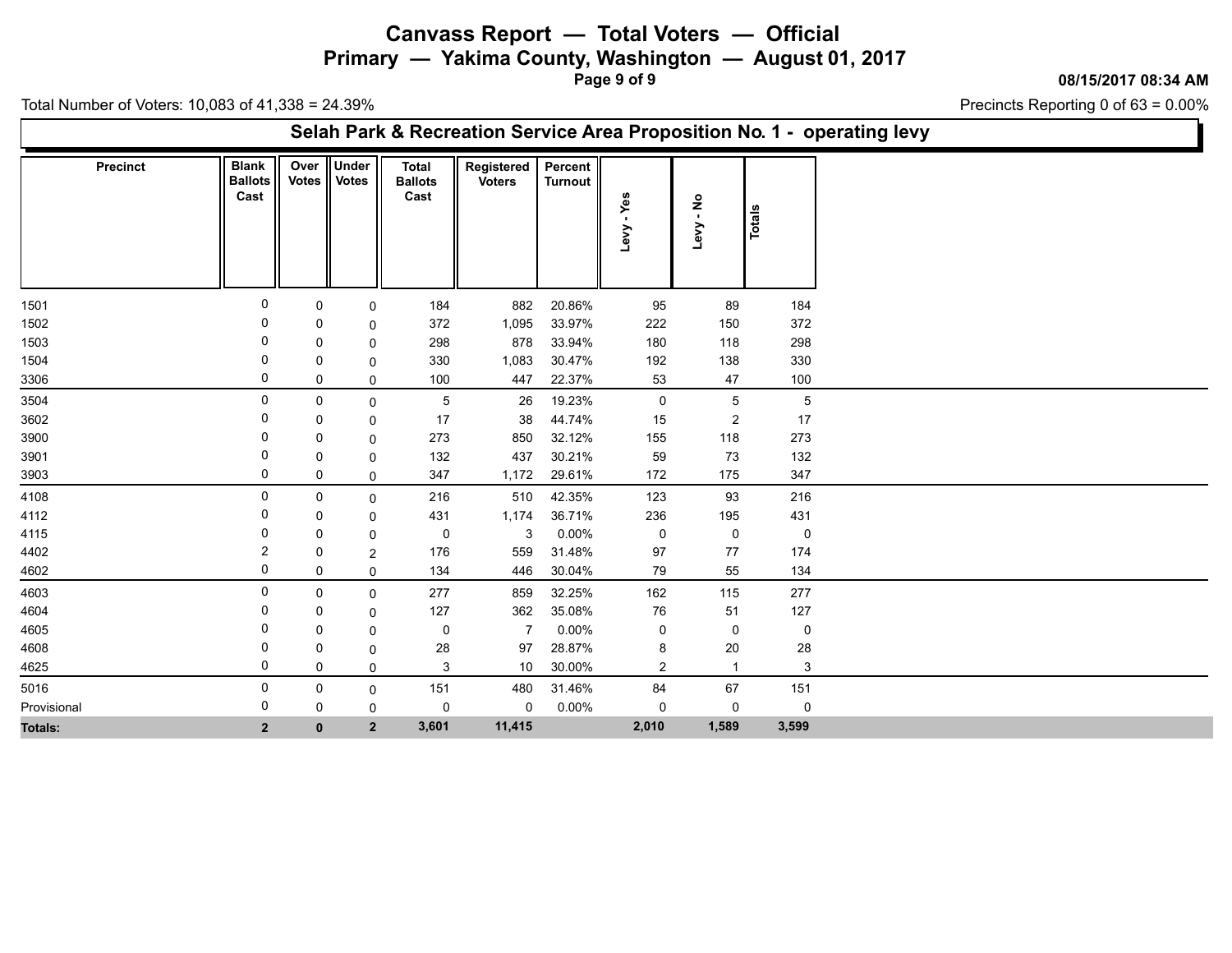## **Primary — Yakima County, Washington — August 01,2017**

**Page 1 of 6**

Total Number of Voters : 10,083 of 41,338 = 24.39%

| <b>Contest Title</b>                                |  | <b>Unresolved Write-In Names</b> |  | <b>Number of Votes</b> |  |  |  |
|-----------------------------------------------------|--|----------------------------------|--|------------------------|--|--|--|
| City of Mabton Mayor                                |  |                                  |  |                        |  |  |  |
|                                                     |  | Vera Zavala                      |  |                        |  |  |  |
| <b>Total Unresolved Write-In Names for Contest:</b> |  |                                  |  |                        |  |  |  |
| Total number of votes:                              |  |                                  |  |                        |  |  |  |

**08/15/2017 08:30 AM**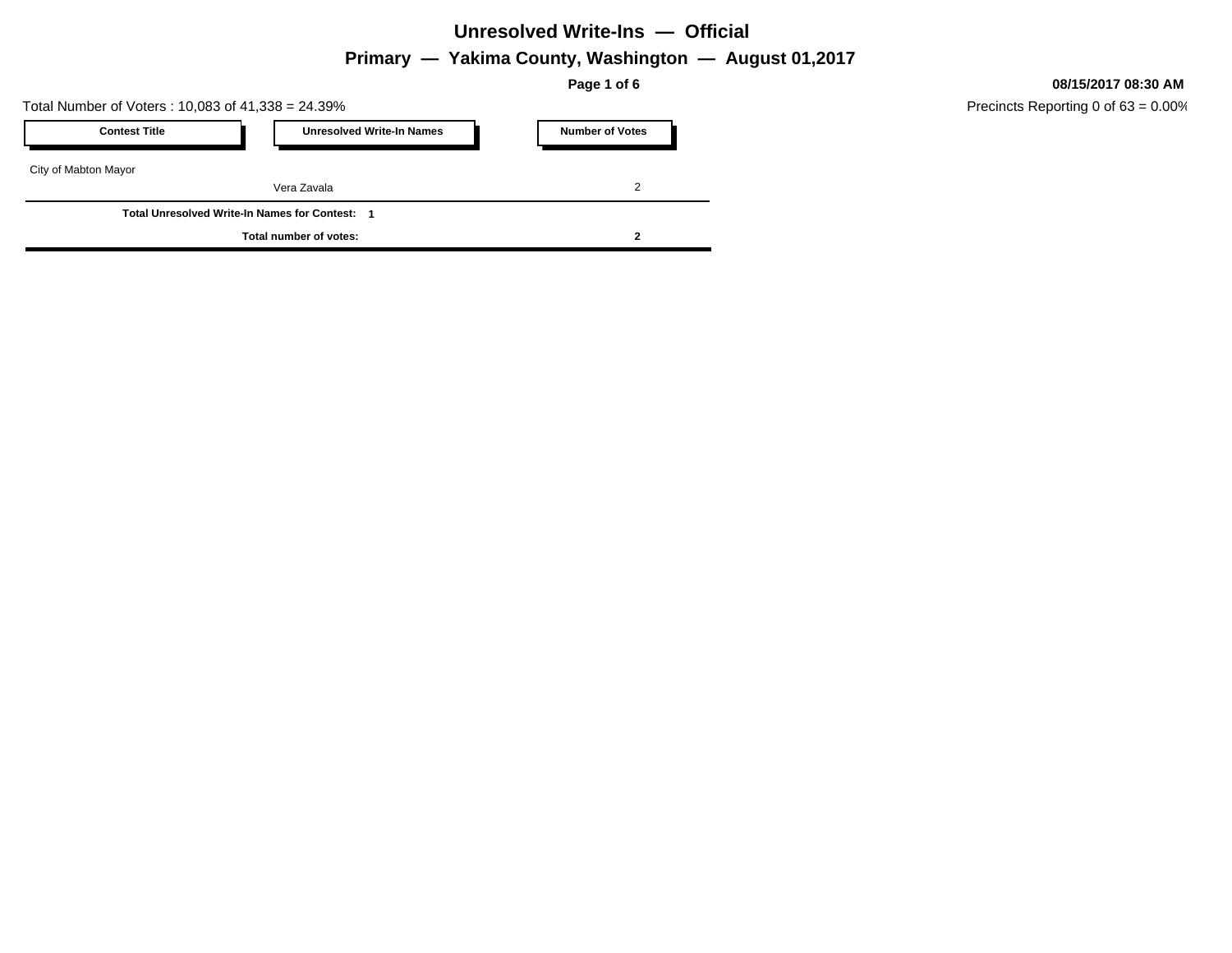## **Primary — Yakima County, Washington — August 01,2017**

**Page 2 of 6**

Total Number of Voters : 10,083 of 41,338 = 24.39%

| <b>Contest Title</b>              | <b>Unresolved Write-In Names</b>               | <b>Number of Votes</b> |
|-----------------------------------|------------------------------------------------|------------------------|
| City of Moxee Council, Position 1 |                                                |                        |
|                                   | John Brand                                     | 2                      |
|                                   | Sophy Sanders                                  |                        |
|                                   | Total Unresolved Write-In Names for Contest: 2 |                        |
|                                   | Total number of votes:                         |                        |

**08/15/2017 08:30 AM**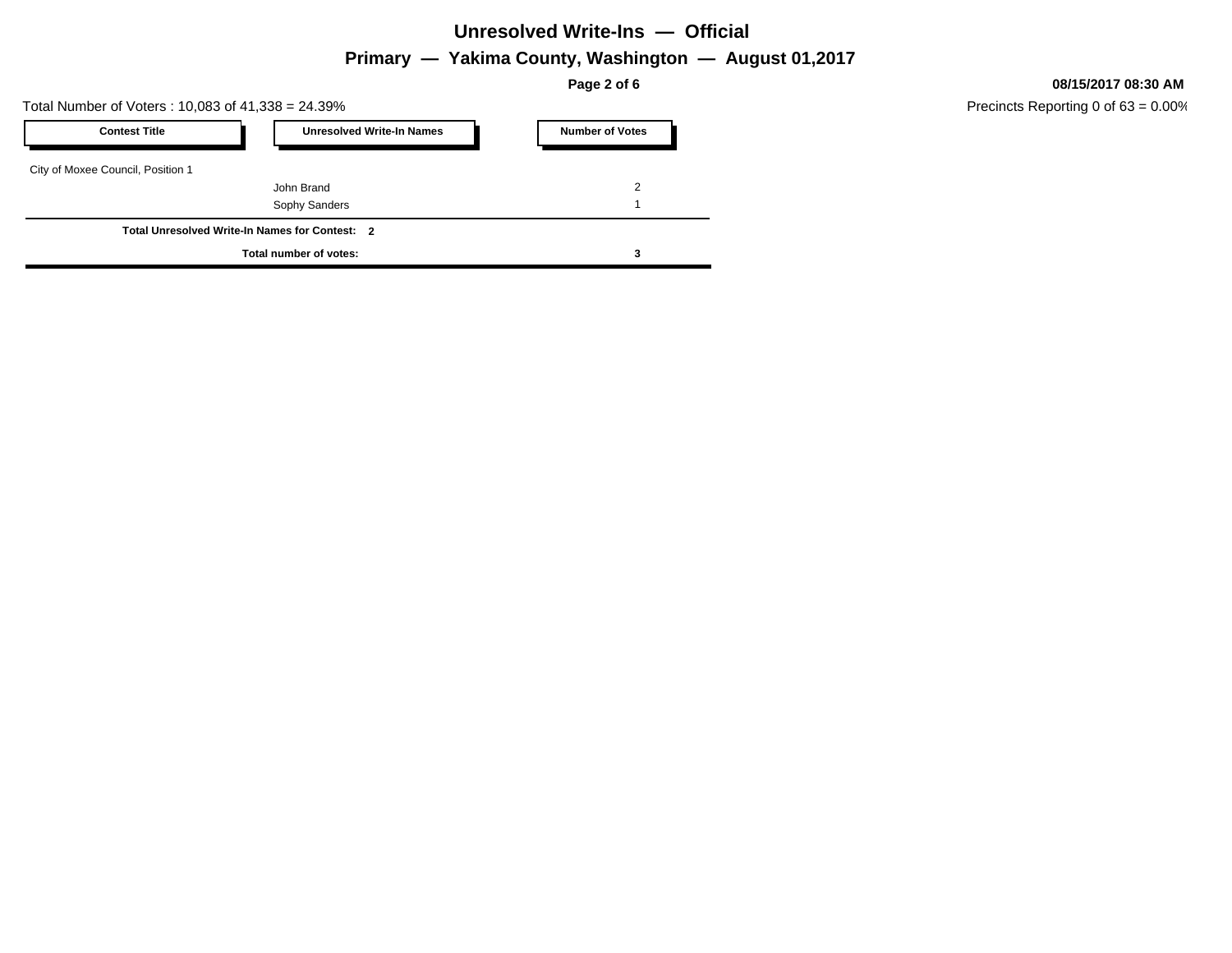## **Primary — Yakima County, Washington — August 01,2017**

**Page 3 of 6**

Total Number of Voters : 10,083 of 41,338 = 24.39%

| <b>Contest Title</b>                  | <b>Unresolved Write-In Names</b>               | <b>Number of Votes</b> |
|---------------------------------------|------------------------------------------------|------------------------|
| City of Union Gap Council, Position 7 |                                                |                        |
|                                       | Michael Brown                                  | 3                      |
|                                       | Not a valid vote                               |                        |
|                                       | Roger Wentz                                    |                        |
|                                       | Total Unresolved Write-In Names for Contest: 3 |                        |
|                                       | Total number of votes:                         |                        |

**08/15/2017 08:30 AM**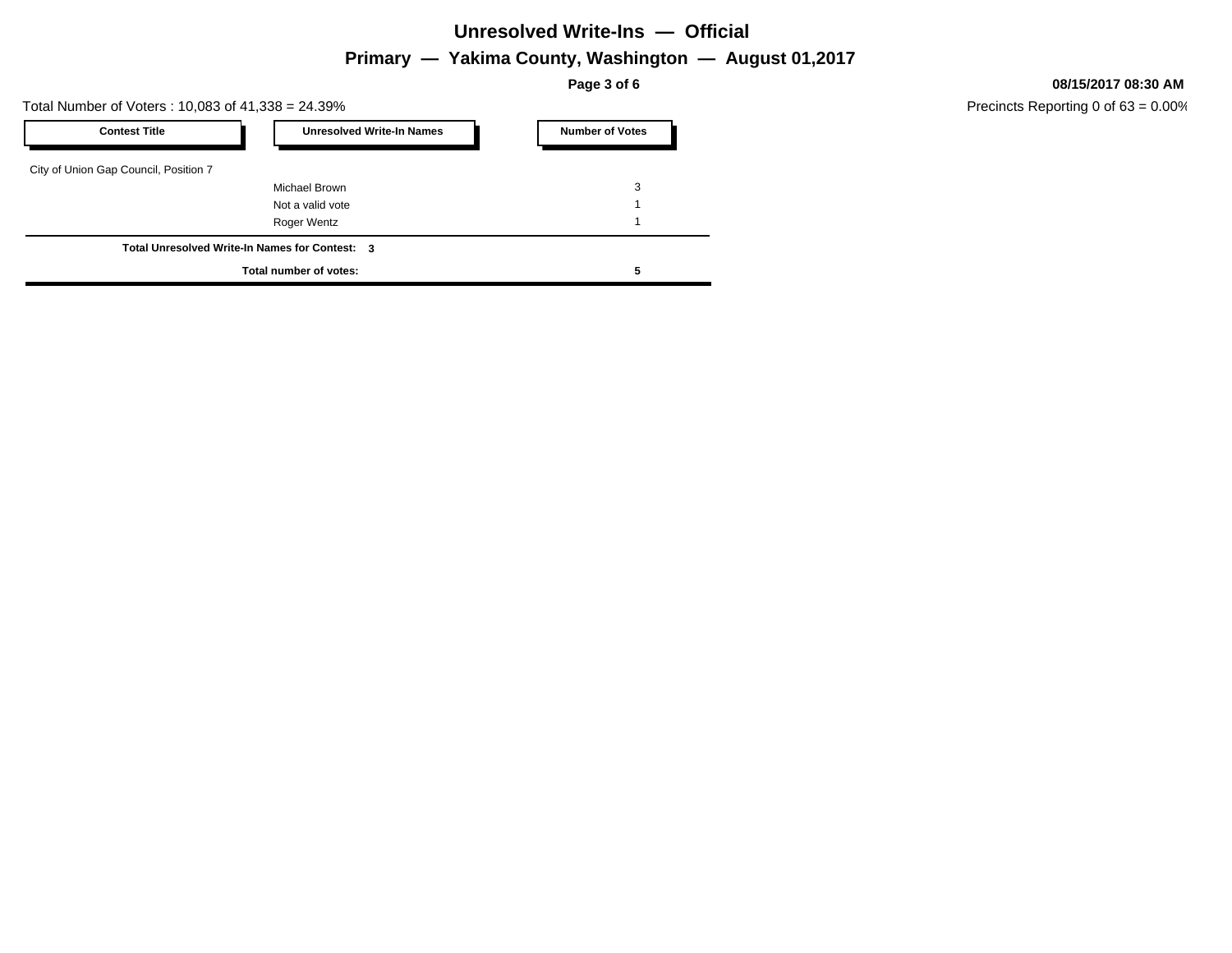## **Primary — Yakima County, Washington — August 01,2017**

**Page 4 of 6**

Total Number of Voters : 10,083 of 41,338 = 24.39%

| <b>Contest Title</b>                                | <b>Unresolved Write-In Names</b> | <b>Number of Votes</b> |  |  |  |  |
|-----------------------------------------------------|----------------------------------|------------------------|--|--|--|--|
| City of Yakima Council, District 2                  |                                  |                        |  |  |  |  |
|                                                     | George Pechtal                   |                        |  |  |  |  |
| <b>Total Unresolved Write-In Names for Contest:</b> |                                  |                        |  |  |  |  |
|                                                     | Total number of votes:           |                        |  |  |  |  |

#### **08/15/2017 08:30 AM**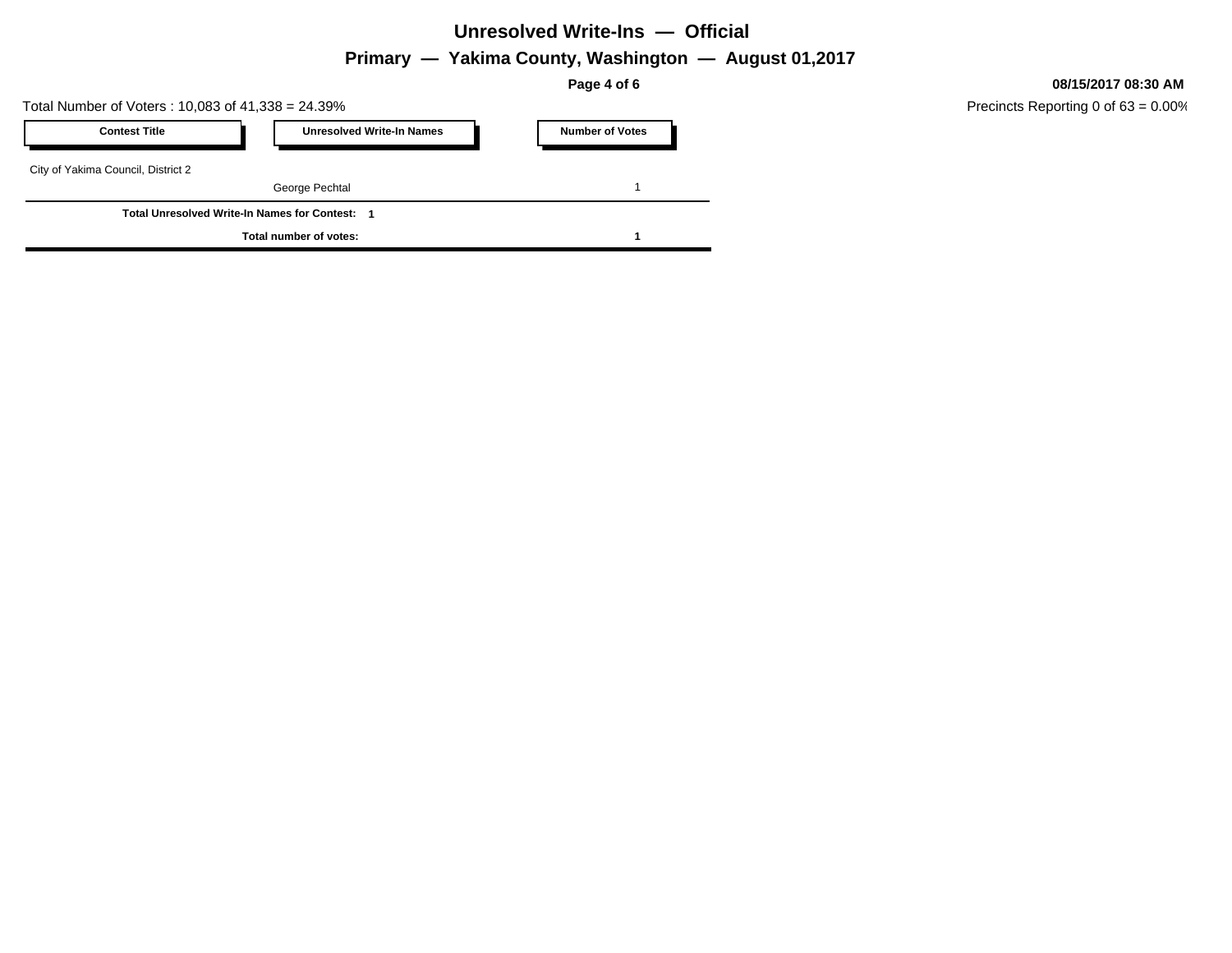## **Primary — Yakima County, Washington — August 01,2017**

**Page 5 of 6**

Total Number of Voters : 10,083 of 41,338 = 24.39%

| <b>Contest Title</b>               | <b>Unresolved Write-In Names</b>               | <b>Number of Votes</b> |
|------------------------------------|------------------------------------------------|------------------------|
| City of Yakima Council, District 4 |                                                |                        |
|                                    | Jess Harper                                    |                        |
|                                    | Maude Scott                                    | 2                      |
|                                    | Not a valid vote                               |                        |
|                                    | Steven S. Hill                                 |                        |
|                                    | Vincent J Maltize                              |                        |
|                                    | Vincent J. Maltese                             |                        |
|                                    | Total Unresolved Write-In Names for Contest: 6 |                        |
|                                    | Total number of votes:                         |                        |

**08/15/2017 08:30 AM**